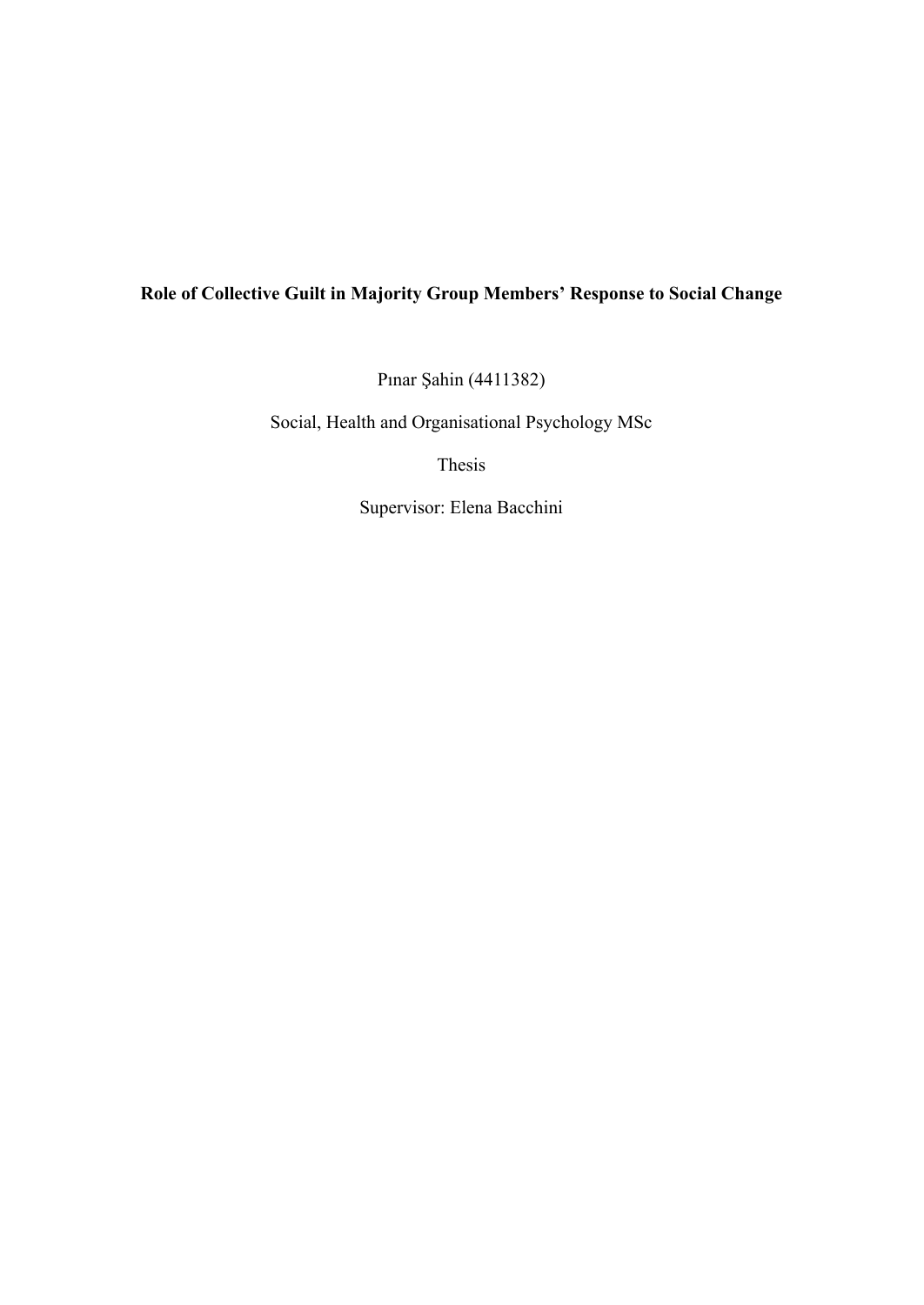# **Role of Collective Guilt in Majority Group Members' Response to Social Change Abstract**

Faced with social change, majority group members feel threatened and resist change with the desire for a stable society. This paper explores the effect of a collective feeling as opposed to individual feelings, collective guilt, and further investigates implications for supporting social change in white men. The results suggest that when white men are asked to think about their privileges, they feel increased negative emotions. Contrary to previous findings, white men feel negative emotions about a stable society. Heart rate measures, being an indication of attentional and emotional engagement, showed considering one's privileges and subsequently reading about how society is changing in terms of the position of minority groups lead to higher engagement in white men. Mediation analysis has shown that collective guilt is not predicted by privilege listing as previously suggested and it does not mediate the relationship between privilege listing and negative emotions. Rather, it predicts negative emotions and, according to literature, these emotions can indicate the motivation for action.

#### **Introduction**

Societies today are undergoing rapid change due to factors such as migration and changing gender roles. Now more people categorize themselves with their gender identity rather than the sex assigned at birth, and as a result, many website registration pages now include more than two choices for gender (Katz & Luckinbill, 2017). There are some improvements that, though valuable, are not enough because minority groups are still getting short ended in some major areas. Activist movements follow as a result of the mistreatment minorities face. Black Lives Matter protests worldwide following George Floyd's murder due to the excessive police force, and Stop Asian Hate protests following the racially charged Atlanta shooting in the US could be examples. The current study is interested in how white men respond to the changes in society.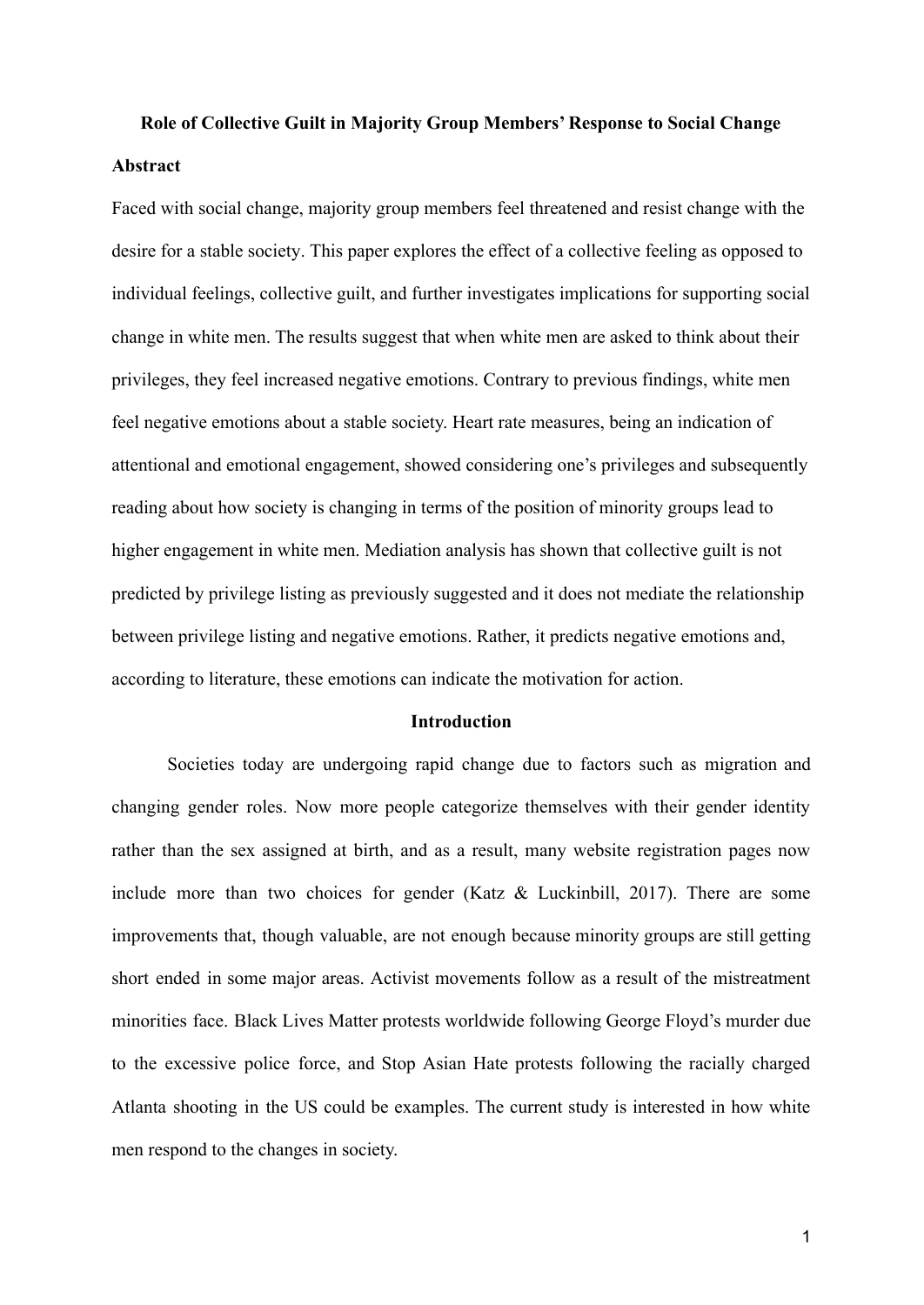When faced with the need for culture change, majority group members feel threatened and their desire for the minority group members to adopt the majority group's culture is increased (Moftizadeh et al., 2021). There are other personal negative emotions felt by majority group members that are triggered by feelings of threat on the subject of change. One study found that when majority group members perceive their in-group privileges as deserved they experience more threat on the subject of social change and this leads to anger and fear towards minorities (Outten et al., 2018).

In order to avoid these negative emotions, majority group members can be more inclined to resist change. Resisting social change can be linked to the desire to protect the current societal processes (Brandt & Reyna, 2017). For example, for political conservatives, resisting change stems from a tendency to keep society stable in an effort to keep its predictability (Jost et al., 2003). These efforts protect majority group members who resist change by creating a society that is stable and does not pose an immediate threat. However, the desire to protect the current societal processes results in harm for minorities, because the current situation is not exactly equal. Additionally, while increased intergroup relations result in positive attitudes for social change in majority group members (H[äs](https://www.nature.com/articles/s41562-019-0815-z#auth-Tabea-H_ssler)sler et al., 2020), for minority group members increased contact can predict less action to support social change because as contact increases minority group members perceive the majority group members as fairer and trust that change will happen without their efforts (Saguy et al., 2009).

Perhaps, more focus on the collective feelings can help understand these reactions better, specifically, collective guilt. In 2012, a study by Imhoff and colleagues found that collective guilt leads to the desire to make reparations for disadvantaged groups. It is an important aspect of majority-minority relations that include a history of wrongful treatment toward the minority. It was discovered that in comparison to being reminded of the outgroup's disadvantage, the ingroup's advantage makes people feel more collective guilt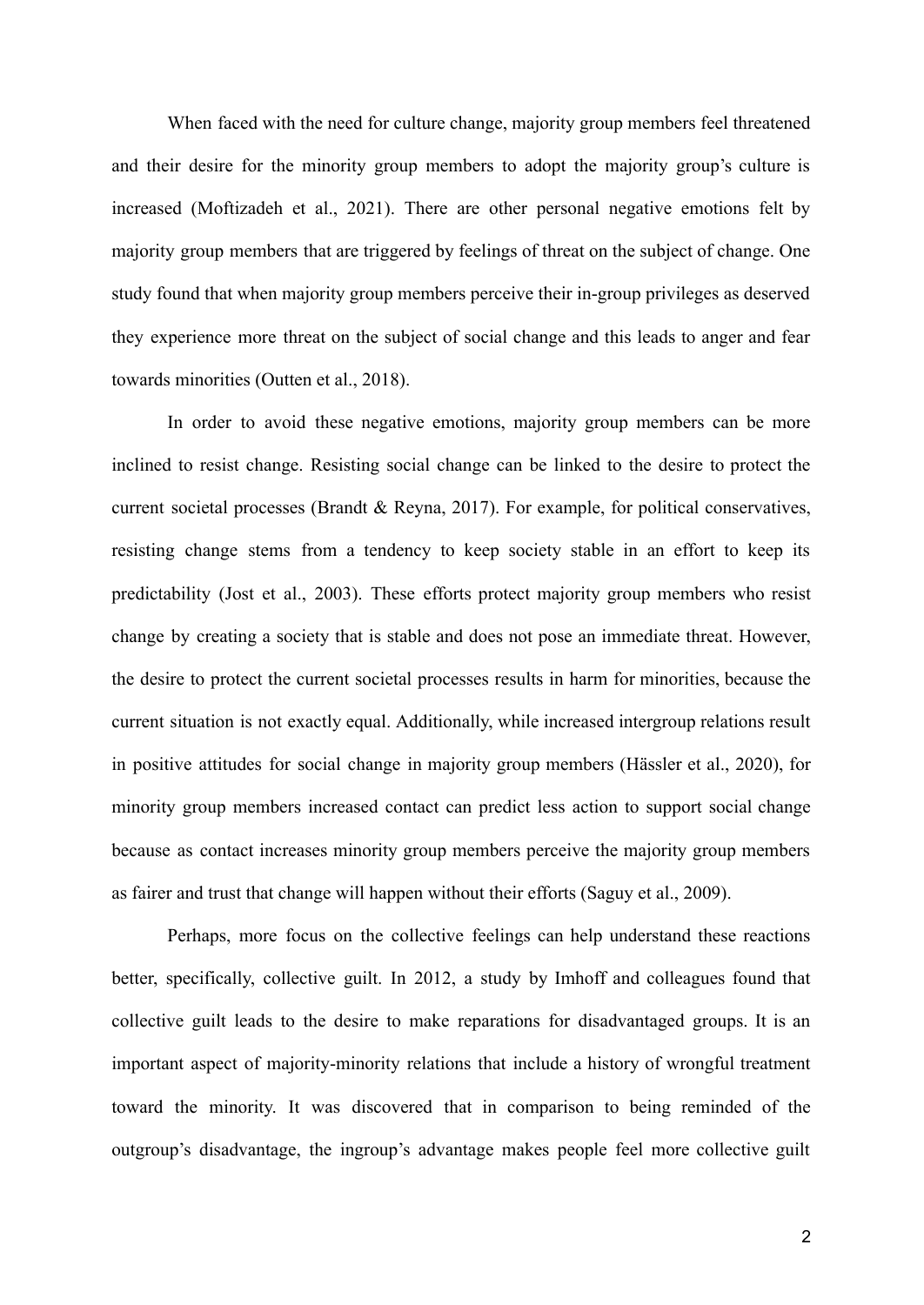(Powell et al., 2005). Therefore acceptance of one's group's privileges may be an important first step towards support for change. The current study is interested in how collective guilt, acknowledging privileges and response to social change interact.

# **Collective Guilt**

Collective guilt is a term for an emotional reaction that is caused by previous wrongdoings of one's own group towards other groups (Wohl et al., 2006). It has been researched during and after significant majority-minority conflicts in history such as the treatment of people of colour in the US, and indigenous people of Australia.

Feelings of collective guilt were found to be intensified when the oppressor group sees the relationship between the two groups as illegitimate (Miron et al., 2006). This means that majority group members feel greater collective guilt when they are aware that people in the other group have no differences from them in terms of ability or intelligence and that the harm done to the other group was due to discriminatory reasons.

This emotional reaction has its own implications for intentions to make it up to the other group. For instance, participants who reported high collective guilt for the treatment of Indigenous Australians showed greater support for reparations (Halloran, 2006). It seems that the first step towards rehabilitation is acknowledgement and feelings of guilt as a group. This shows that previous research has drawn a link between the experience of collective guilt and the intentions to repair such feelings through prosocial behaviours. Similarly, the effect of collective guilt was found to be a mediator between beliefs about and actions against climate change (Ferguson & Branscombe, 2010). Again, this shows that the experience of collective guilt can lead to increased support for those who have been harmed. Therefore, it is important to investigate the feelings of collective guilt in order to move on to the next step where people feel responsible to contribute to change.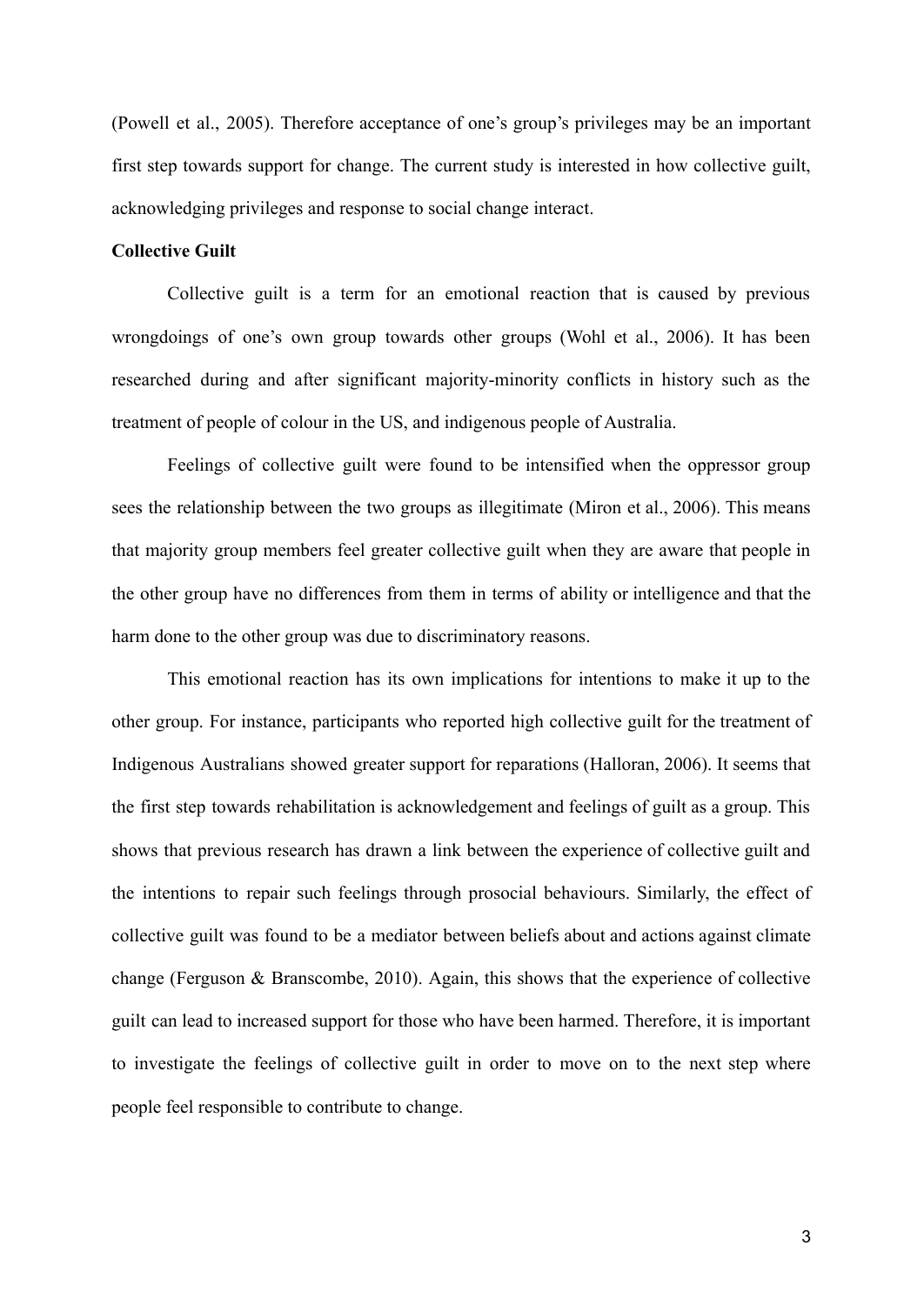Furthermore, a study investigated White people's support for Black programs. White people who watched a civil-rights video (to induce collective guilt emotions) and later completed a task of self-affirmation showed more support compared to White people who completed a filler task after watching the video (Harvey  $\&$  Oswald, 2006). This study distinguished between shame and collective guilt with the self-affirmation task. The argument was that unless the participants were given the opportunity to self-affirm then they could be feeling shame, a personal feeling, rather than collective guilt (Harvey & Oswald, 2006).

We can conclude that when majority group members are aware that the harm done to minorities was not caused by individual differences but rather is a systemic issue, and they acknowledge their group as responsible they feel greater collective guilt and this can lead to helping.

# **Heart Rate**

In order to gain a more complete picture of the responses of white men towards change, heart rate measures will be used in this study as an addition to negative emotions. Heart rate measures can give physiological clues showing how engaged, attentionally and emotionally involved, people are when they are on a task (Monkaresi et al., 2017), in this case about supporting social change. Heart rate measures will be collected via a procedure called remote photoplethysmography (rPPG) during which a video camera is used to assess cardiac activity. Photoplethysmography is a technique where light changes observed due to blood moving under the skin yields heart rate measures (Lewandowska et al., 2011). While this technique is conducted with a camera, rPPG can also be conducted remotely with a webcam. rPPG is proven to be just as reliable as traditional ways of measuring heart rate and recommended as a non-invasive option (Madan et al., 2017). This non-invasive procedure is especially useful in the current times where no contact methods are preferred due to the Covid-19 pandemic. rPPG is proven to be just as reliable with a low-cost webcam (Bousefsaf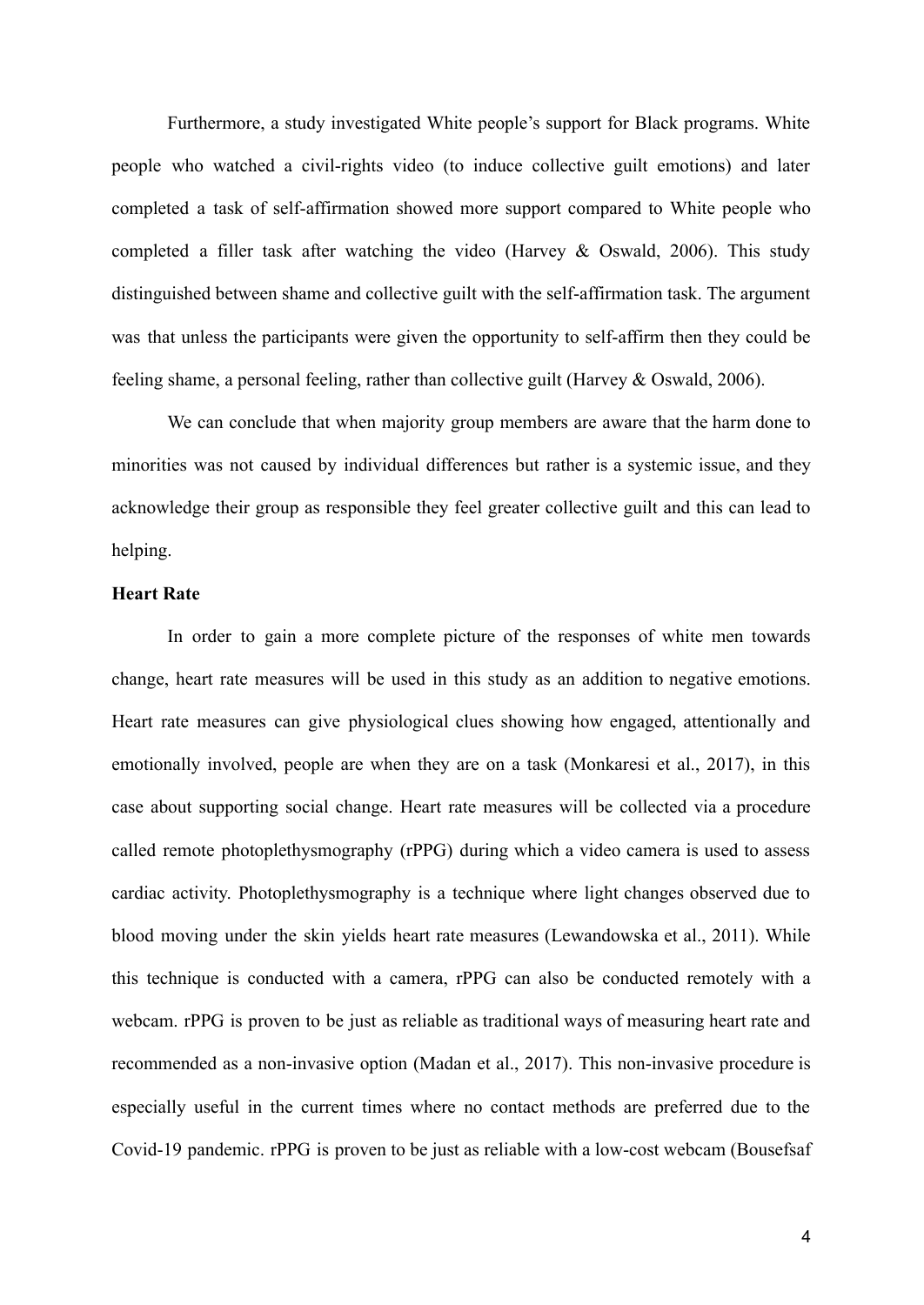et al., 2014) especially when directed on one's face compared to other parts of the body such as wrists (van der Kooij & Naber, 2019).

#### **Current Study**

In the current study, the aim is to use novel methods to investigate majority group members' engagement and emotions on the topic of social change when their privilege is made salient versus when it is not. Privilege listing is expected to increase negative emotions felt by participants (Arnett & Sidanius, 2018). To see the reactions of white men through measures of heart rate and negative emotions, they will read either a text framing change or another text framing stability in society. Additionally, this study examines the central role of collective guilt. We expect majority group members to experience higher collective guilt after thinking about and listing their privileges. We expect that privileges, when made salient, will make participants experience negative emotions and this effect will be mediated by collective guilt.

#### **Hypotheses**

- 1. Participants in the privilege listing condition are expected to report more negative emotions compared to the participants in the control group.
	- a. These participants are also expected to have a higher heart rate.
- 2. Participants in the social change group are expected to report fewer negative emotions than the participants in the social stability group over time.
	- a. These participants are also expected to have a lower heart rate.
- 3. Participants in the privilege listing condition are expected to report a stronger decrease in negative emotions over time after reading about social change compared to reading about social stability.
	- a. These participants are also expected to have a lower heart rate compared to the participants in other groups.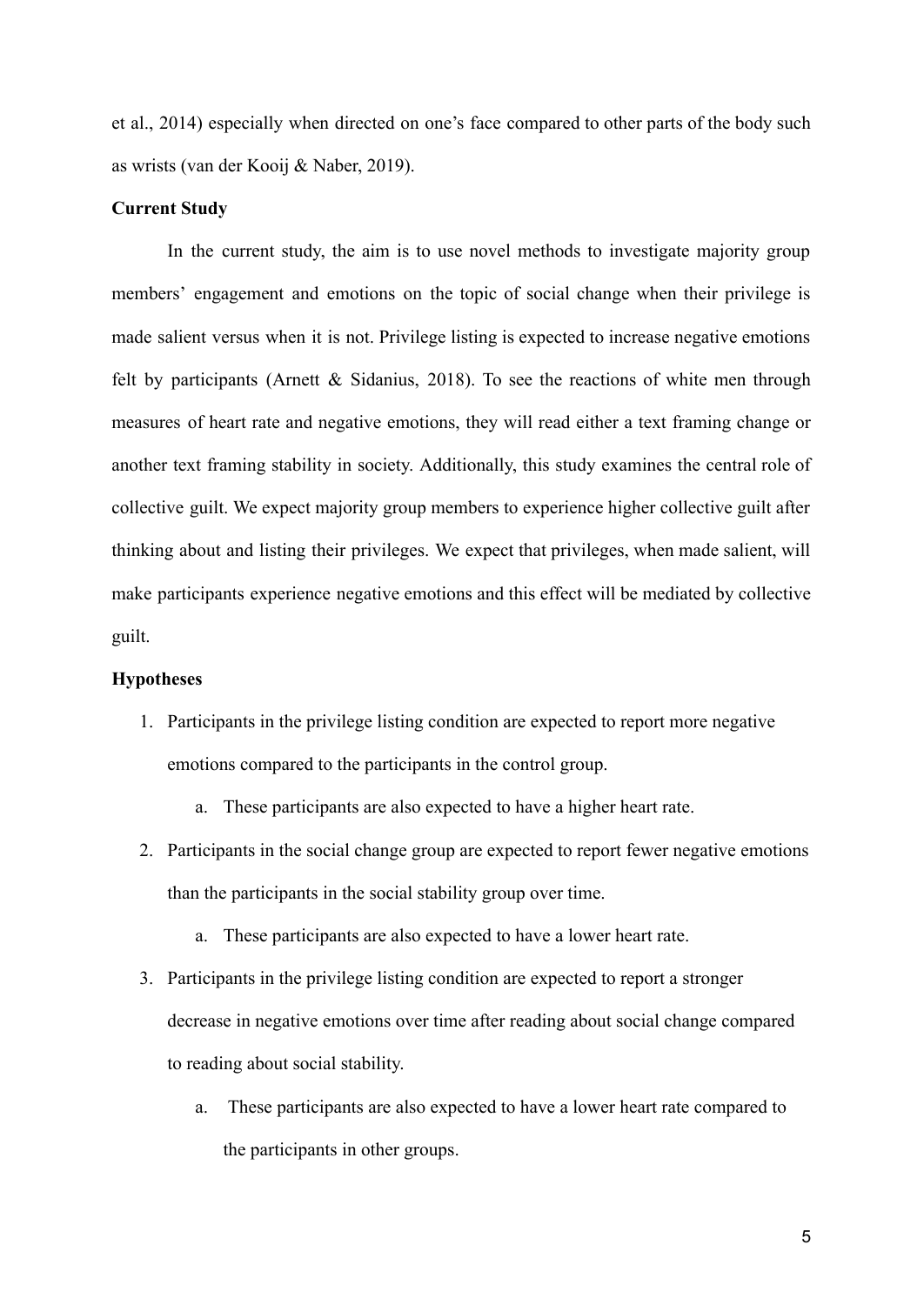4. Participants in the privilege listing condition are expected to report more negative emotions compared to the ones in the control group which is mediated by collective guilt.

# **Methods**

#### **Participants**

Two hundred and twenty white male participants were recruited through Prolific and compensated for their time with four pounds. Using G\* Power, the sample size was estimated at N=116 for an effect size of .80 in a repeated measures ANOVA (Erdfelder et al., 1996). Through Prolific we recruited white men and ensured that participants would be equipped with a webcam and willing to use it during the study. The participants were distributed equally across the four conditions. After the exclusion of one self-reported female participant, the sample size reduced to N=219. The mean age of our sample was 41.89 (*SD*= 14.84) ranging between 18-58. In terms of occupation, 56.8% of our participants were employed full-time, while 9.5% were retired, 9.5% were students, 9.1% were self-employed, 8.2% were employed part-time, 3.8% were unemployed, and 2.3% were unable to work. Looking at the level of education, the majority of our sample had bachelor's degrees (47.3%) followed by high school graduates (22.7%), master's graduates (15%), vocational degree holders (9.5%), doctoral degree holders (2.7%), those who received lower education (1.4%) and other (0.9%). The socio-economic status of our participants, which we gathered with the use of the Macarthur Scale of Subjective Social Status (Adler & Stewart, 2007) showed an average of 5.74 (*SD*= 1.60) on a 10-point measure, indicating that participants on average scored around the mean of the scale. The political orientation of our participants was slightly more liberal with an average of 4.36 (*SD*= 1.62) on a 7 point scale.

**Design**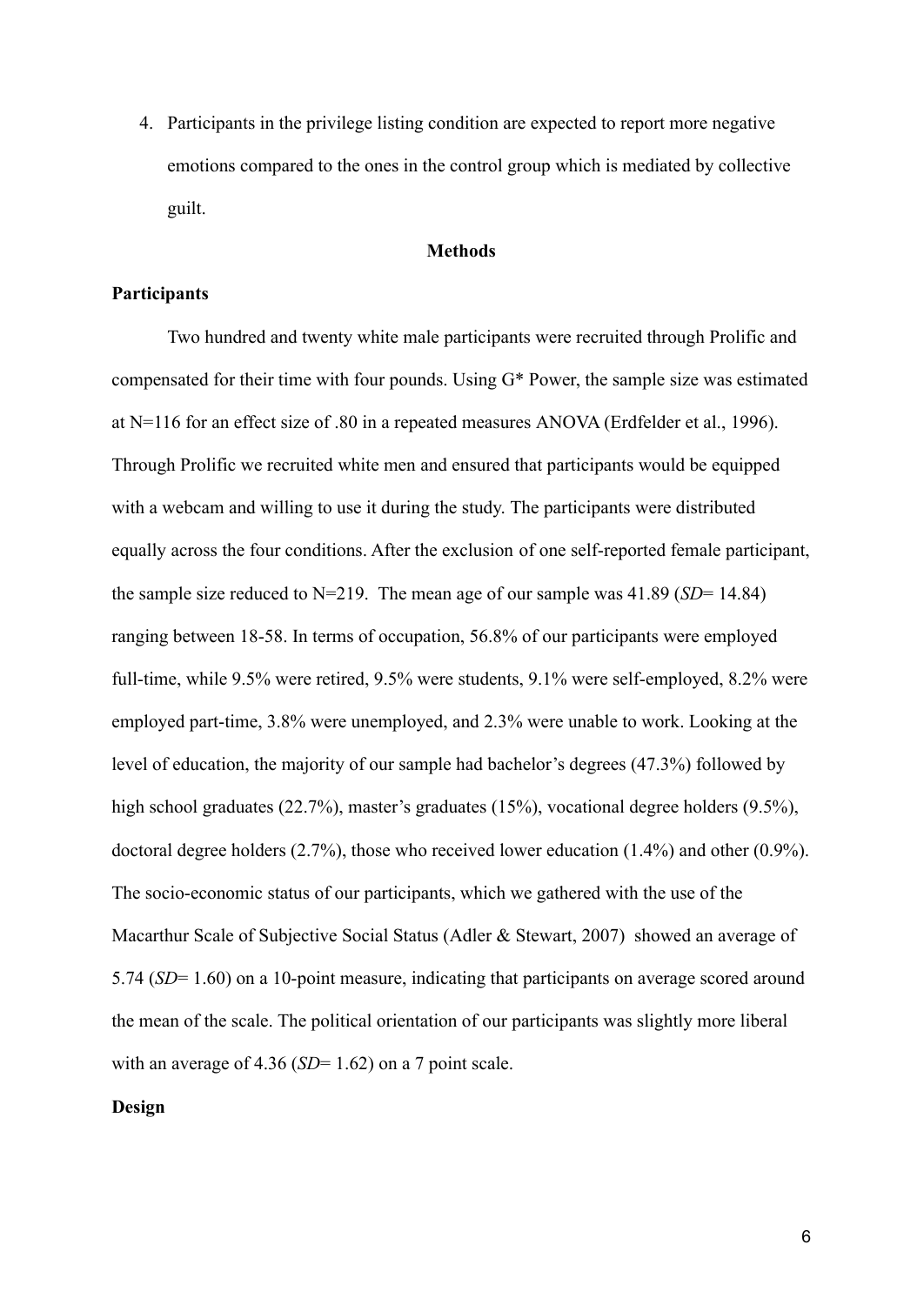This study has a 2 (privilege listing vs control) x2 (social change vs stability) repeated measures design with emotions and heart rate measures at two and three time points respectively.

# **Procedure**

After signing informed consent, the first step in the study was gathering demographic information about the participants (gender, ethnicity, age, level of education, and political orientation). After this, the baseline heart rate measures were measured. For this purpose, participants were shown the correct positions to sit and were instructed to turn on their webcams and talk about their most recent vacation (time point 1 for heart rate). Once these steps were completed, participants were randomly divided into two groups. One group was assigned to think about and list five of their privileges (privilege listing condition); the other group was assigned to a task that asked them to think about their life experiences and list five significant ones (control condition). Once this task was completed, participants gave reports on their emotions (time point 1 for emotions). Subsequently, they moved on to the webcam task during which they talked about the privileges or life events they had written in the previous task in detail. During this task, heart rate was measured again (time point 2 for heart rate). Participants were then divided once again into two groups. One group read a text about social change (see Appendix A) and the other group read a text about social stability (see Appendix B). Self-reports on emotions were collected right after reading these texts (time point 2 for emotions). Afterwards, they turned on their cameras once again and they were asked to speak about their roles and aims in a stabilizing society or in a changing society. During this task, heart rate was measured again (time point 3 for heart rate). Lastly, they completed a self-reported measure for collective guilt. In the end, participants were thanked and debriefed.

#### **Scales & Measures**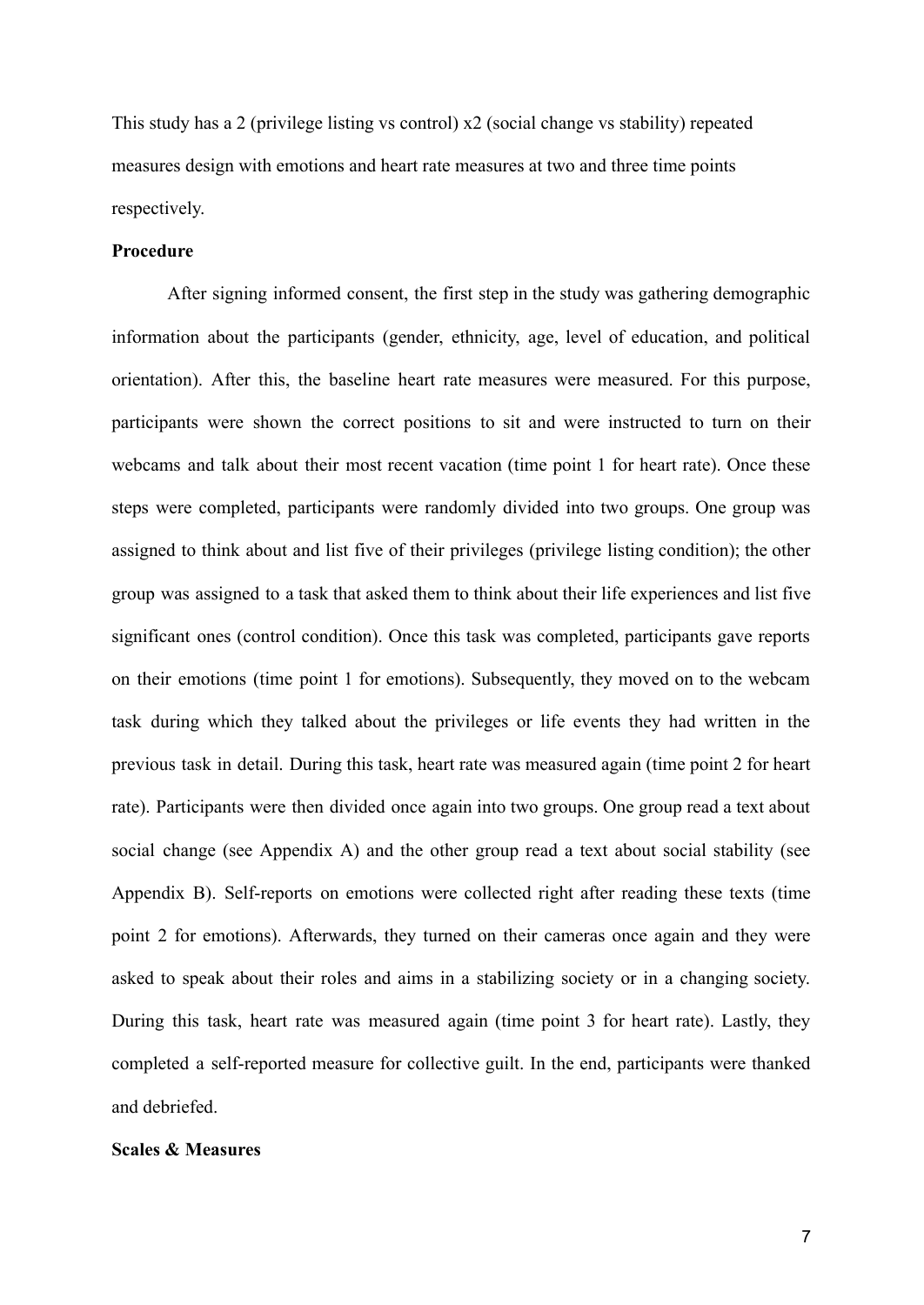All the scale items were completed on 7-point Likert scales, ranging from 1 (strongly disagree) to 7 (strongly agree) unless specified otherwise.

#### *Negative emotions*

The self-reports of emotions included asking participants to rate the following emotions: anxious, worried, irritated, distressed, ashamed, guilty as the negative emotions (Cronbach's  $\alpha$  = .84 for T1) and (Cronbach's  $\alpha$  = .84 for T2).

## *Collective guilt*

The collective guilt scale included four items (see Appendix C) adapted from Branscombe and colleagues (2004) specifically to reflect the groups in which the participants belong (white and male). Participants indicated to what degree they agree with statements such as "I feel guilty about men's harmful actions toward women" (Cronbach's  $\alpha$  = 97).

# *Heart rate*

Heart rate measures were extracted from videos participants recorded via webcams at three different time points of the study. These videos were 90 seconds long. To capture heart rate measures properly, participants were instructed to sit in a well-lit area, close to their webcam and not to have their hands around their faces.

# *Attention Checks*

Two different attention checks were inserted in the last part of the study. One question asked: "In this study, it is important that you pay attention. Please select the correct answer to the following question: what month comes after February?" The other question asked participants to choose one specific option: "It is important that you pay attention during this study! Please select the option 'strongly agree'.".

# *Comprehension Checks*

Following both reading tasks (social change vs social stability) two true-false questions were asked to verify that the participants comprehended the text they read.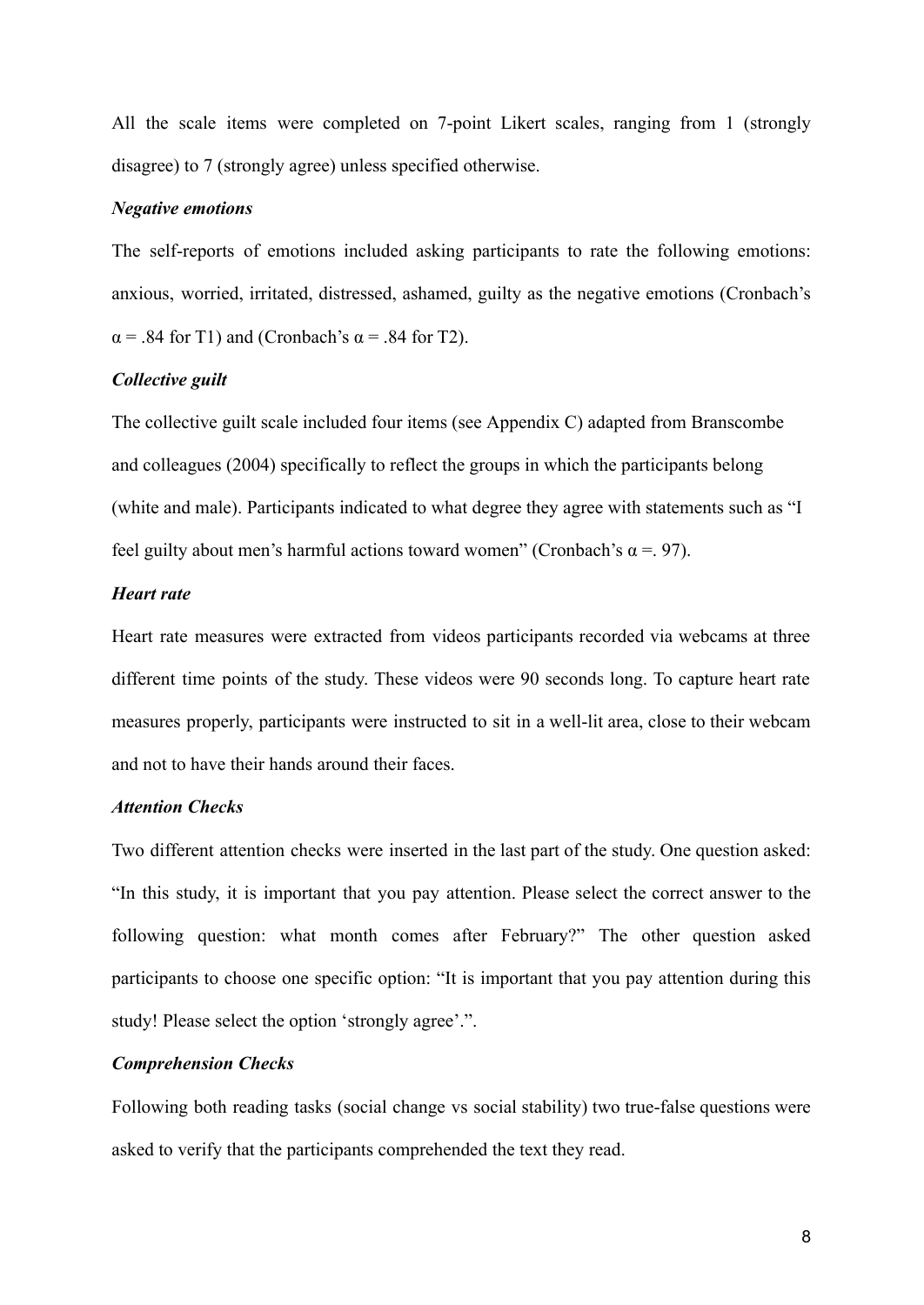#### **Results**

#### **Data Analysis**

Before starting the data analysis, the dataset was searched for attention and comprehension check questions and demographics. As a result, one female participant was excluded, the current sample is, therefore,  $N = 219$ . Attention check questions were answered correctly by all of the participants. At least one comprehension check question was answered correctly by 210 of the participants. Participants who did not answer correctly were not excluded because the texts were summarized again after the comprehension check. For the heart rate analysis, 14 participants were excluded because no reliable heart rate measure could be extracted from these participants' video recordings. Dummy variables were created for the conditions.

Data analysis was conducted using SPSS 27 (2020). To test hypotheses 1,2 and 3, two-way repeated-measures ANOVAs were run with the privilege and social change conditions as factors, and with negative emotions at the two different time points as dependent variables. To test hypotheses number 1a, 2a and 3a other repeated-measures ANOVAs were conducted with the difference heart rate measures (subtracting the baseline from the other two time points). Finally, hypothesis 4, namely the mediation effect of Collective Guilt, was tested using the PROCESS function of SPSS (Hayes, 2013).

## **Negative Emotions**

We began by testing hypothesis 1, which predicts higher negative emotions for the privilege listing condition compared to the control condition. The two way ANOVA for the first hypothesis showed that participants in the privilege condition report overall more negative emotions than those in the control condition  $[F(1, 215) = 10.44, p = .001]$ . Participants in the privilege listing condition have a higher mean for negative emotions  $(M = 2.34)$ ; *SD*=1.10) than those in the control group ( $M = 1.76$ ; *SD* = 0.93). With these results,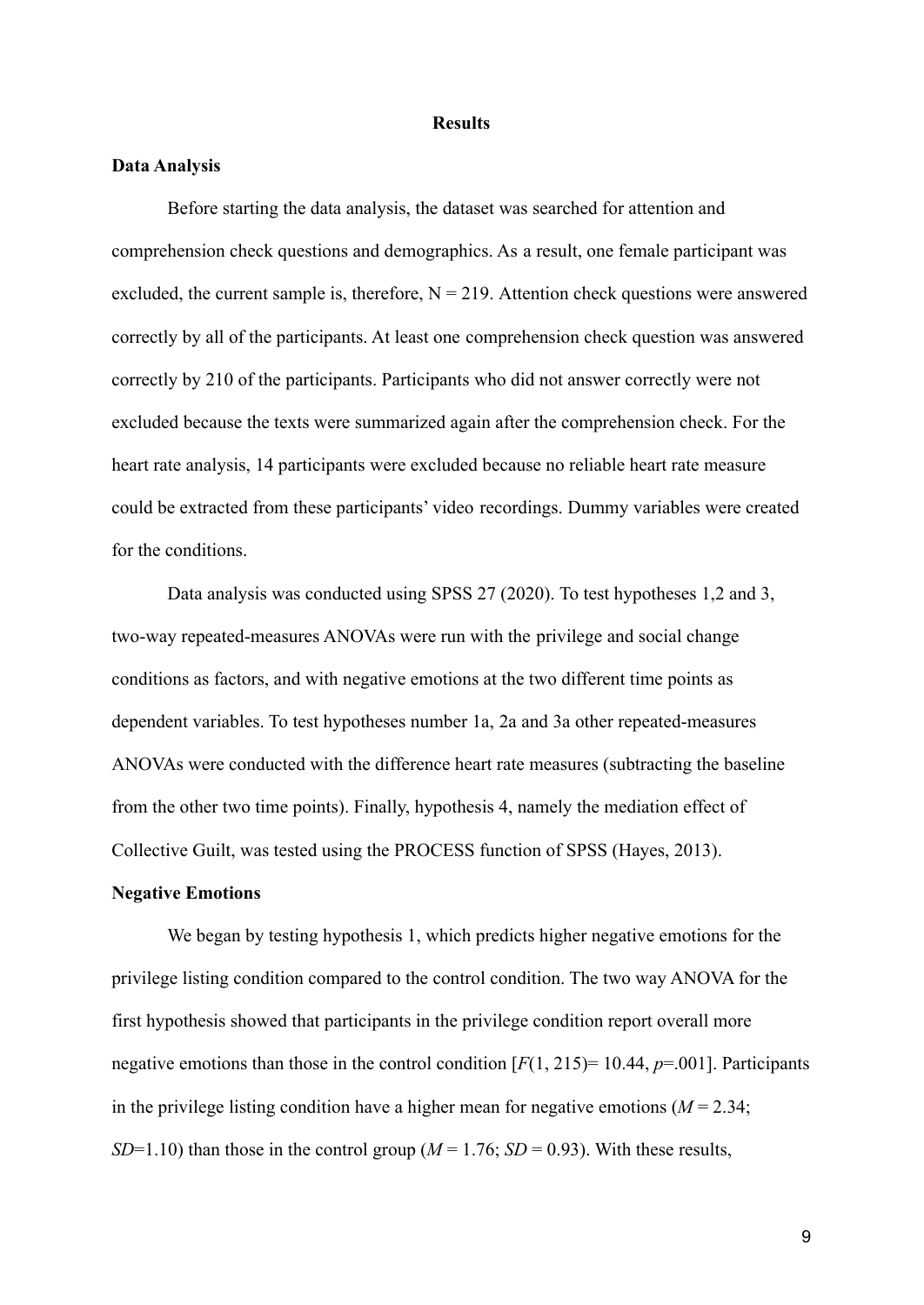hypothesis 1 is supported. For hypothesis 2, inspecting the within-subject effects showed a statistically significant difference of negative emotions between time point 1 and 2 for the social change vs social stability conditions  $[F(1, 215) = 8,94, p=003]$ . The total mean is significantly higher at time point 2 for negative emotions (*M*=2.48; *SD*=0.11) than time point 1 (*M*=1.97; *SD*=1.10) in the social stability condition. As shown in Figure 1, overall negative emotions significantly increased for the participants in the social stability condition over time. Results, however, also show that the overall mean for negative emotions at time point 1 and 2 are not significantly different for the social change and social stability conditions [*F*(1,215)=.19, *p*=.667].

# **Figure 1**

*Estimated Marginal Means of Negative Emotions*



*Note.The within-subject effect of social change condition vs social stability condition over time*

The three-way interaction between time, privilege listing and social change conditions were not significant [*F*(1, 215)=0.08, *p*=.778]. Therefore, hypothesis 3, which estimates privilege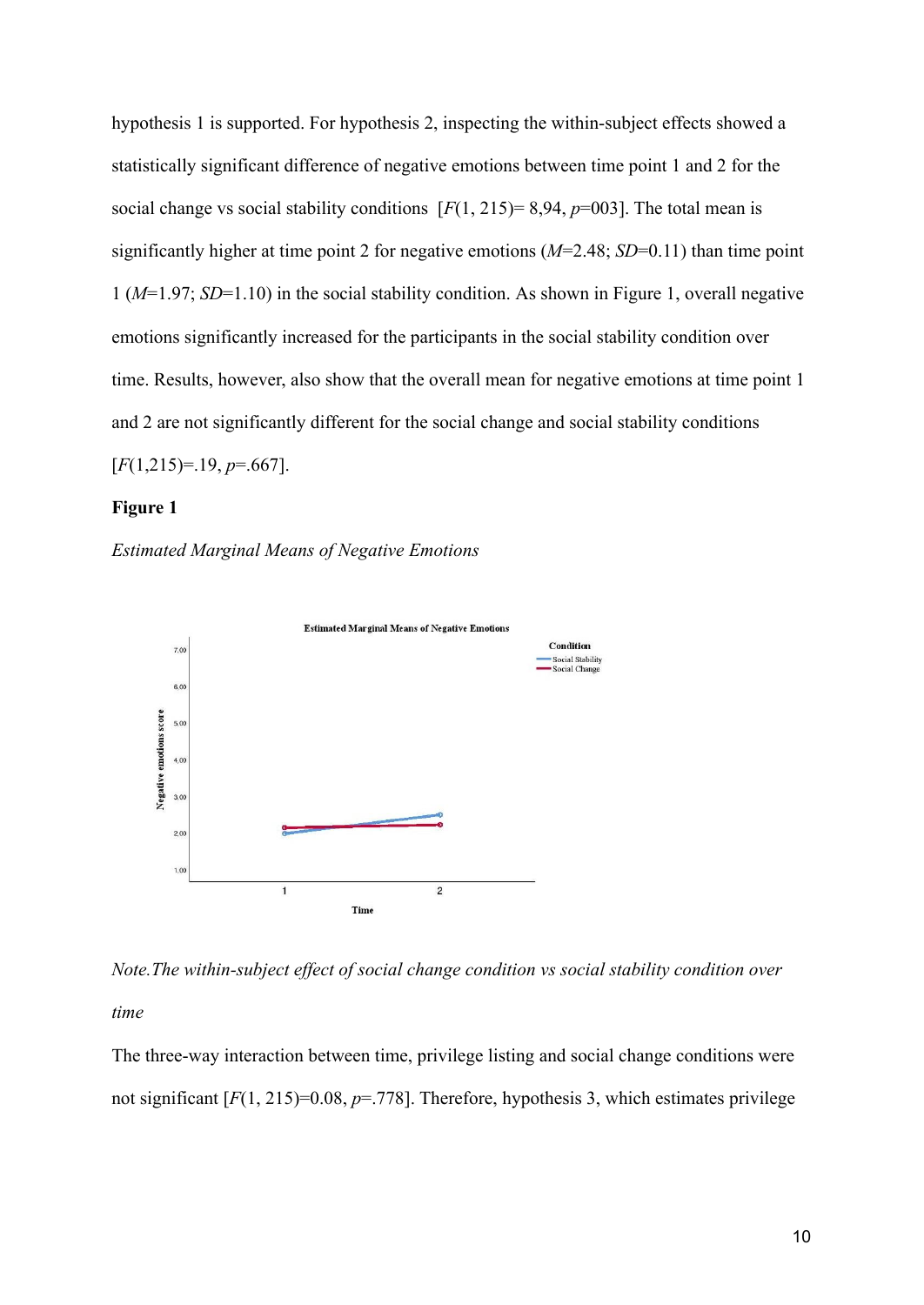listing followed by reading about social stability would lead to a decrease in negative emotions, is rejected.

#### **Heart rate**

To examine heart rate changes, a repeated-measures ANOVA was performed, which used the successfully extracted heart rate measures from 205 participants. Firstly, however, a two-way ANOVA showed that at the baseline, there was a statistically significant difference between social change and social stability conditions  $[F(1, 204)=4.49, p=.035]$  while there was no statistically significant difference between the privilege and control conditions [*F*(1, 204)=1.37 *p*=.244]. Due to the difference in heart rate measures at the baseline for social change and social stability conditions, testing of the hypotheses about the heart rate involved difference scores achieved by subtracting the baseline from the other time points. The two way repeated measures ANOVA for hypothesis 1a shows that the overall mean of heart rate does not statistically differ between the control and privilege conditions [*F*(1,202)=1.63, *p*=.204]. Additionally, for hypothesis 2a, results show there is no significant effect of reading about social change or social stability on the mean of heart rate over time [*F*(1,202)= 1.09, *p*=.299]. For hypothesis 3a, the within-subject interaction effect between social change and privilege listing conditions over time was not significant [*F*(1,202)=.734, *p*=.393]. However, further exploring into the between-subject interaction effect of privilege and time, a significant difference was found  $[F(1,202)=4.18, p=.042]$ . Visually, there is a lower heart rate for participants who were in privilege listing and subsequently the social change condition compared to social stability condition which can be observed in Figure 2. Looking into the simple main effects showed that participants who listed their privileges have significantly higher mean for heart rate (*M*=1.30; *SD*=1.29) than participants who were in the control condition (*M*=-2.88; *SD*=1.24) within the social stability condition *F*(1,202)=5.45,  $p=0.021$ . In addition, within the control condition, participants who were in the social change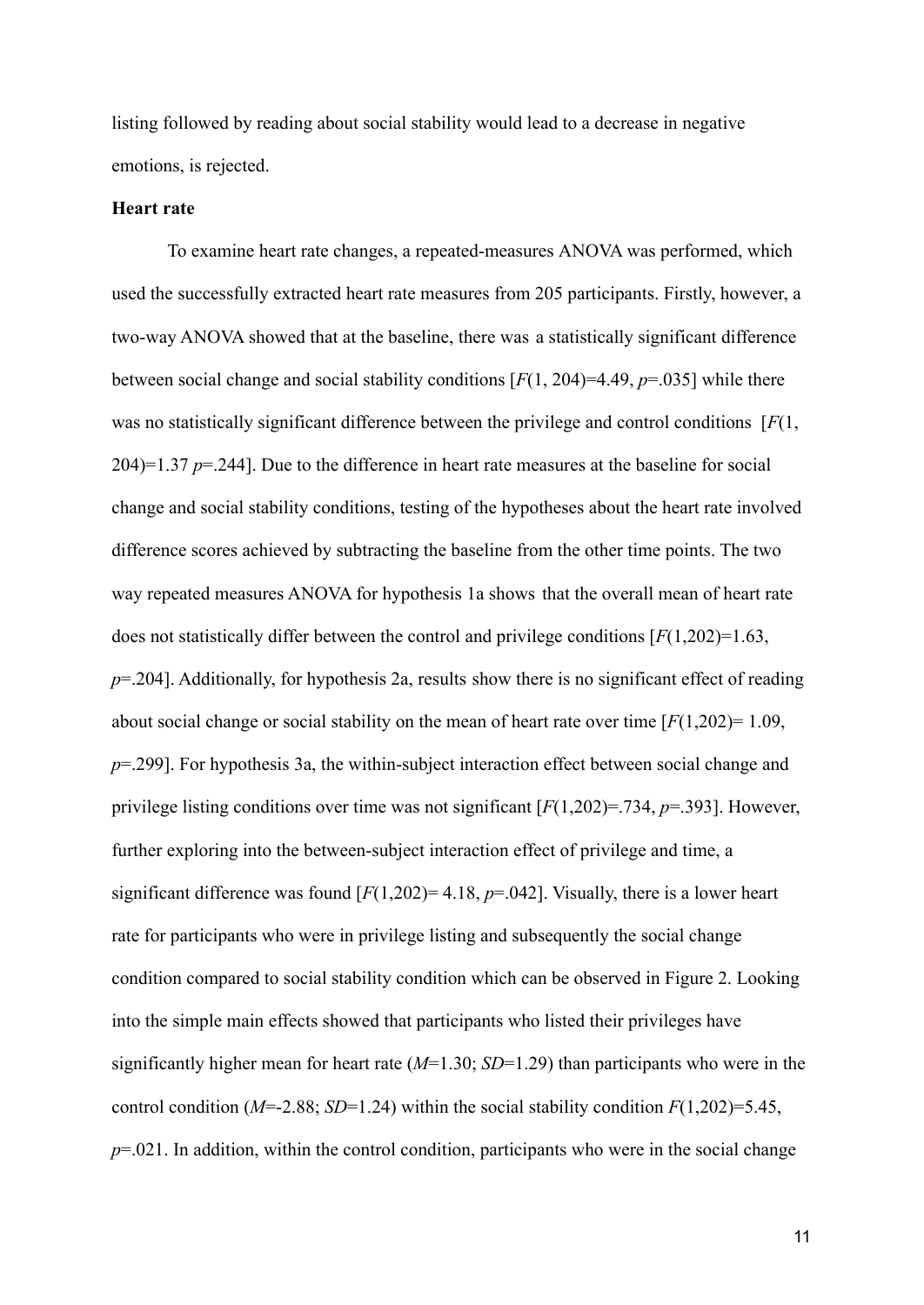group have a significantly higher mean for heart rate (*M*=1.00; *SD*=1.24) than participants who were in the social stability condition (*M*=-2.88; *SD*=1.24) *F*(1,202)=4.90, *p*=.028.

#### **Figure 2**

*Estimated Marginal Means of Heart Rate in the Privilege Listing Condition.*



*Note*.*Interaction effect of privilege listing condition and social change condition when comparing heart rate.*

To test hypothesis 4, namely that the relationship between privilege listing and negative emotions is mediated by collective guilt a mediation analysis was run by using PROCESS function model 4 (Hayes, 2013). It was expected that privilege listing (X) will lead to more negative emotions (Y) through increased feelings of collective guilt (M). The results of the analysis showed, as can be observed in Figure 3, that privilege listing significantly predicts negative emotions, *b*=.58, *t*(217)=4.26, *p*<.001. However, privilege listing was not a significant predictor of collective guilt,  $b=-.33$ ,  $t(217)=-1.34$ ,  $p=.182$ . Privilege listing and collective guilt separately predict negative emotions, *F*(2,216)=20.66, *p*< .001,  $R^2 = 16$ . Collective guilt also predicts negative emotions,  $b=17$ ,  $t(216)=4.63$ ,  $p<0.01$ .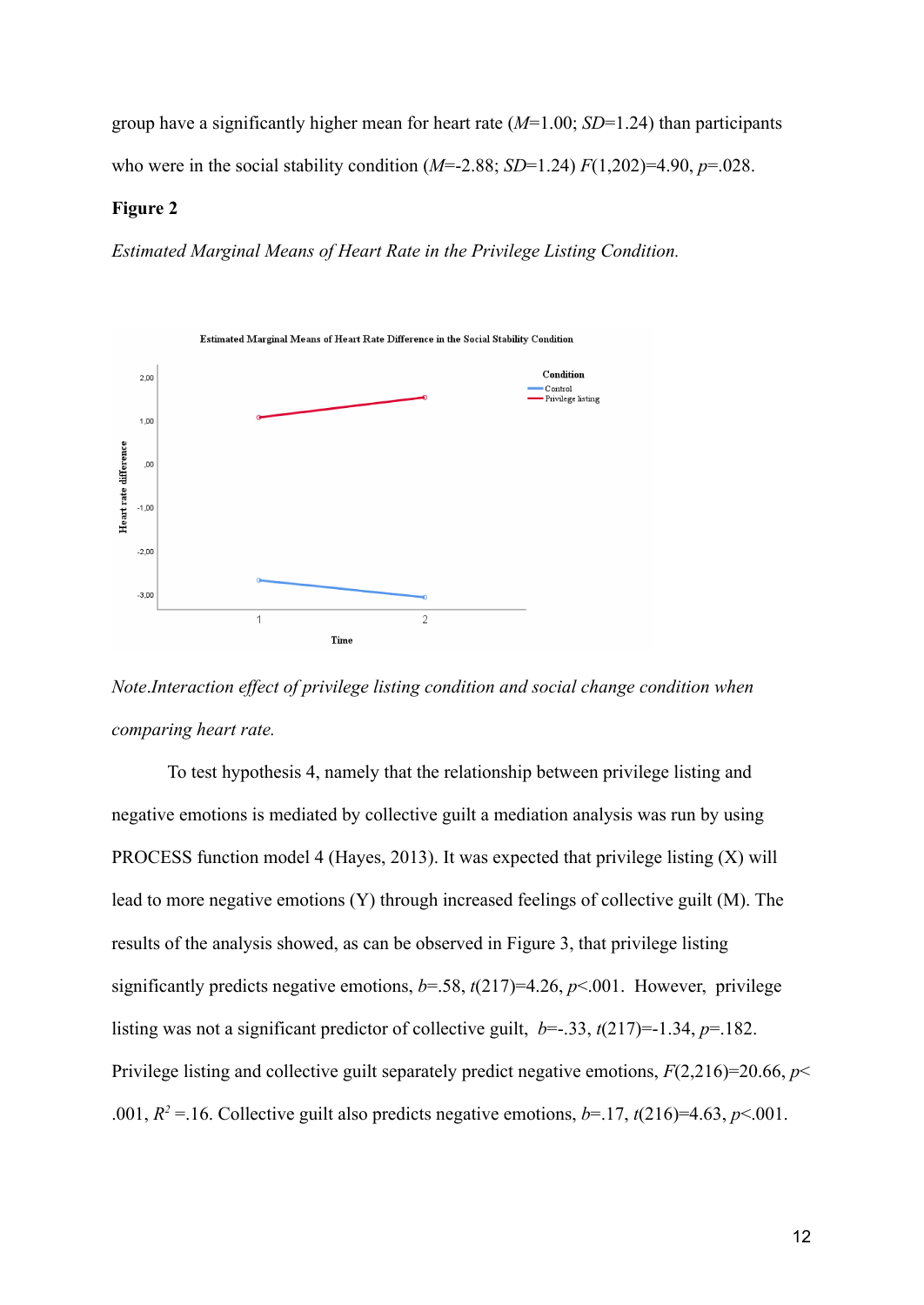These results imply that privilege listing does relate to negative emotions, however, this effect does not appear to be explained by collective guilt.

#### **Figure 3**

*Mediation flow chart of collective guilt*



*\*p<.001*

# **Discussion**

This study aimed to examine how white men respond to social change. Specifically examining privilege listing's impact on negative emotions and its possible mediation with collective guilt as well as privilege listing's interaction with reading about social change vs stability. The first hypothesis proposed that privilege listing would lead to an increase in negative emotions. Results showed support for this hypothesis by suggesting that being reminded of one's group-based privileges leads to feeling negative emotions. This finding is parallel to the earlier findings where participants felt uncomfortable disclosing their high status (Arnett & Sidanius, 2018). However, hypothesis 1a, stating that privilege listing will lead to higher levels of heart rate, was not supported. This means that participants do not appear to show more engagement in the privilege listing task compared to the control task. One possible explanation for the lack of the predicted effect may be the use of methods with which the data were collected. As stated before, heart rate was being extracted from videos recorded remotely with webcams. Throughout the procedure, it may be that participants suboptimally follow the instructions given. These requested participants to optimize the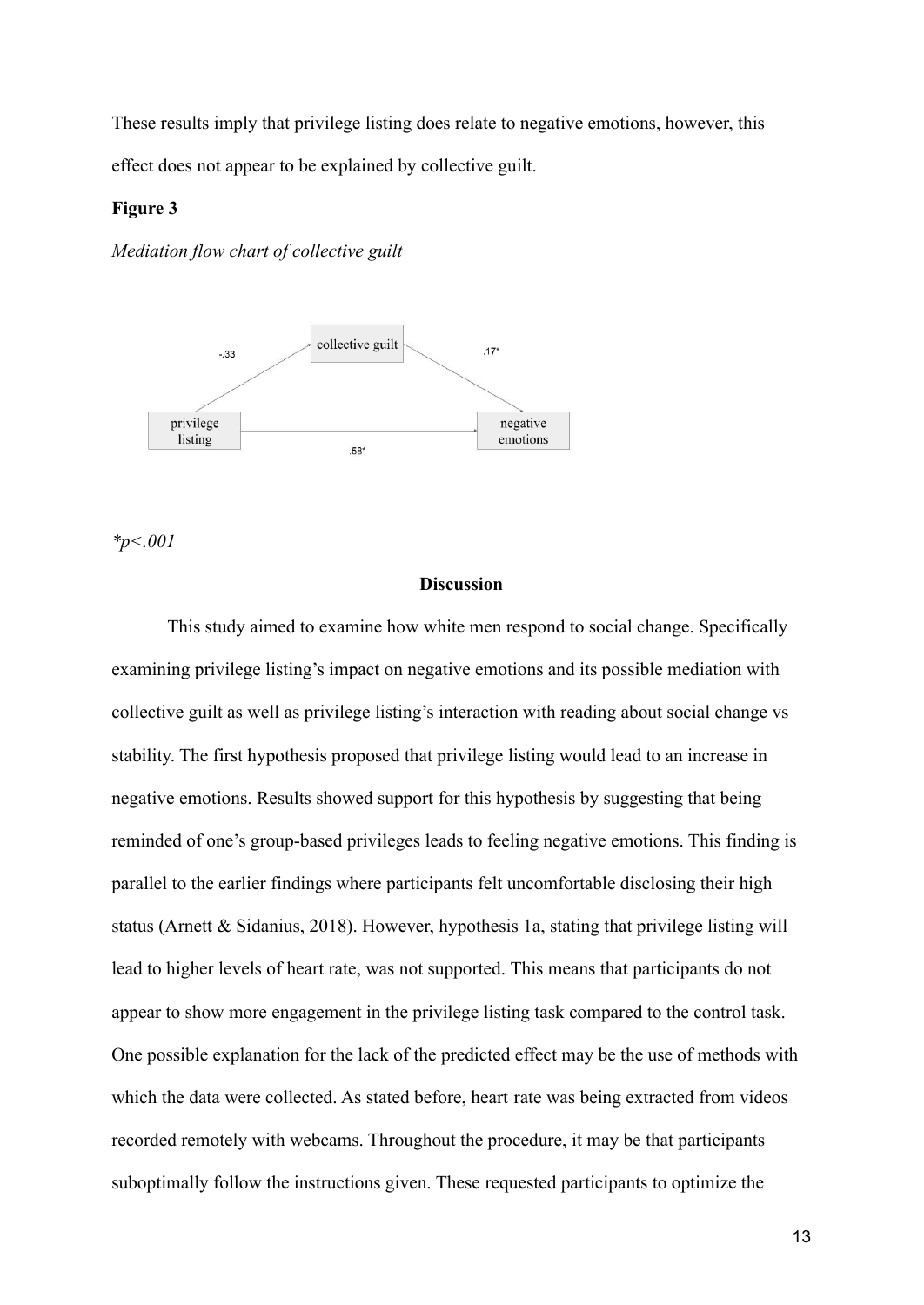lighting in one's own environment and to be careful about one's own position during the speech task, for example, by avoiding placing one's hands around the face (van der Kooij  $\&$ Naber, 2019). Future studies may try to optimize this by conducting the same task in a lab setting where the effect of lighting and hand movements can be reduced.

The second hypothesis, examining the negative emotions due to reading about social change vs stability, was supported. Parallel with the findings of Saguy and colleagues (2009) that show minority group members had weakened support for social change when equality is highlighted, we found that majority group members report more negative emotions when social stability is highlighted. For hypothesis 2a, results showed that reading about social change or social stability did not have an effect on heart rate. It could be that reading these texts were not enough for the manipulation to be working. Hypothesis 3, examining the interaction effect of privilege listing and subsequently reading about social change, was not significant for a decrease in negative emotions. For hypothesis 3a, the three-way interaction was examined in terms of heart rate. Difference scores (T2-T1 and T3-T1) showed that hypothesis 3a was significant at the between-subject level. Trends show that listing one's privileges is associated with a higher heart rate and when one is then reminded of the change taking place in society, heart rate appears to decrease during the task. The effect was small and only present at the between-subjects level. Perhaps, stronger manipulations such as discussion groups or videos on social change vs stability could lead to a more significant effect in hypotheses about social change.

Lastly, the mediation analysis has revealed that privilege listing did not predict collective guilt, contrary to previous findings by Powell and colleagues (2005). The rest of the model was significant, suggesting that privilege listing and collective guilt predicts negative emotions separately. Feelings of collective guilt are present when there is a history of wrongdoing toward another group (Wohl et al., 2006). Since the other group was broadly

14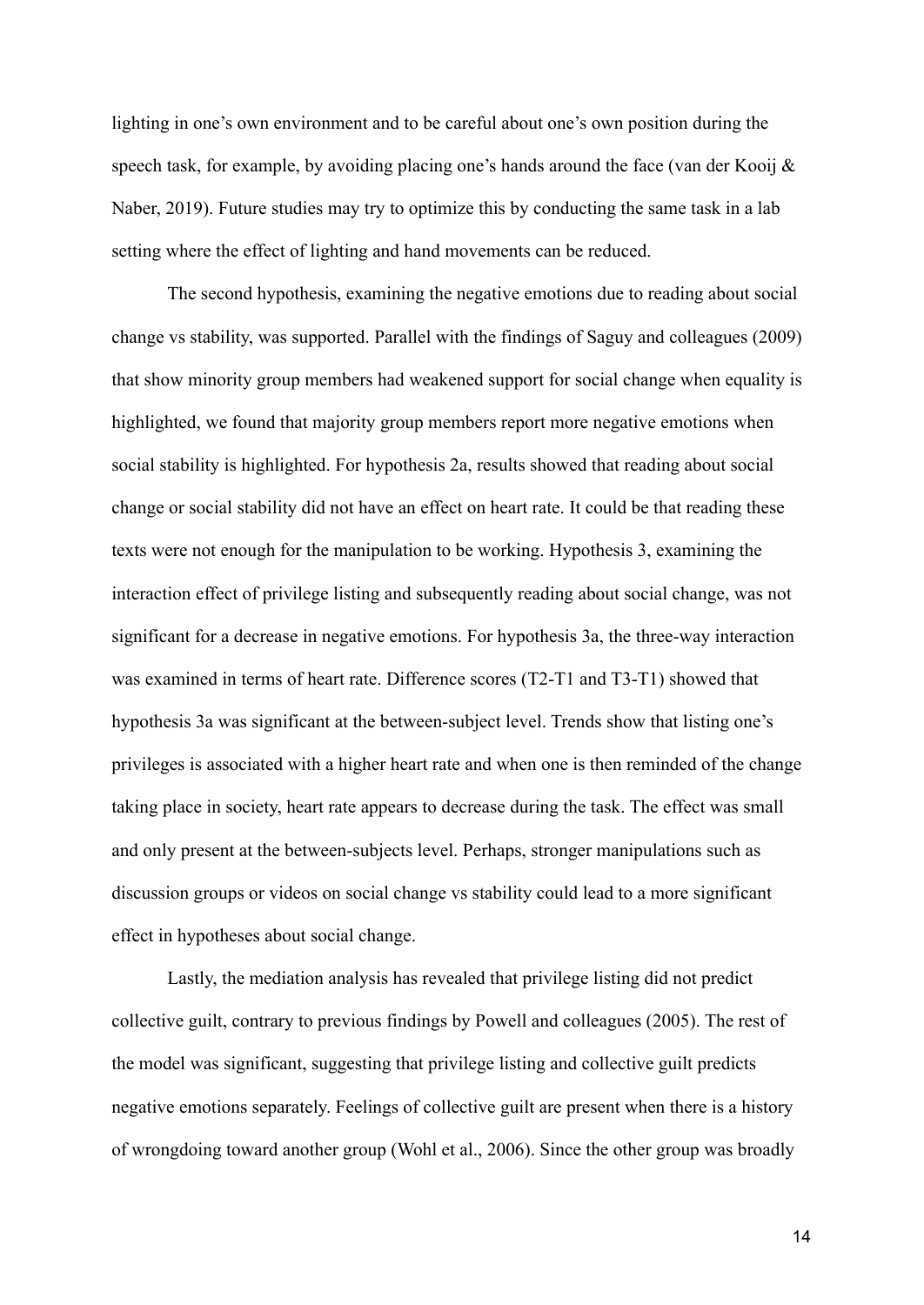labelled as "minorities" in the study, it could be that the participants could not recognize context-specific wrongdoings. Further, previous research has established negative emotions as a powerful motivator for action (Shin & Han, 2014). Therefore the relationship between collective guilt and negative emotions can have its own implications about actions for change.

In a summary, our results show that white males feel more negative emotions when they are reminded of their privileges, supporting earlier findings. They also feel increased negative emotions when faced with social stability instead of social change. The three-way interaction between privilege listing, negative emotions and reading about social change yielded insignificant results for negative emotions. Three-way interaction with heart rate measures analyzed with difference scores indicates that listing privileges and subsequently reading about social change raises white men's attentional and emotional involvement about their role in a changing society. Collective guilt was not found to be a mediator of the relationship between privilege listing and negative emotions. However, collective guilt is found to be a predictor of negative emotions, and this can be an indicator for action (Shin  $\&$ Han, 2014).

# **Conclusion**

This study examined the way white men respond to social change. Our results suggested that white men experience increased negative emotions after being made to think about their privileges. Their heart rate measures did not indicate more engagement with the privilege listing task as suggested. According to our findings, white men felt increased negative emotions while reading about social stability than about social change. This indicates when the society is stable in terms of the position of minorities, white men feel increased negative emotions, contrary to earlier findings that suggest majority group members aim for a stable society (Moftizadeh et al., 2021; Jost et al., 2003). Heart rate

15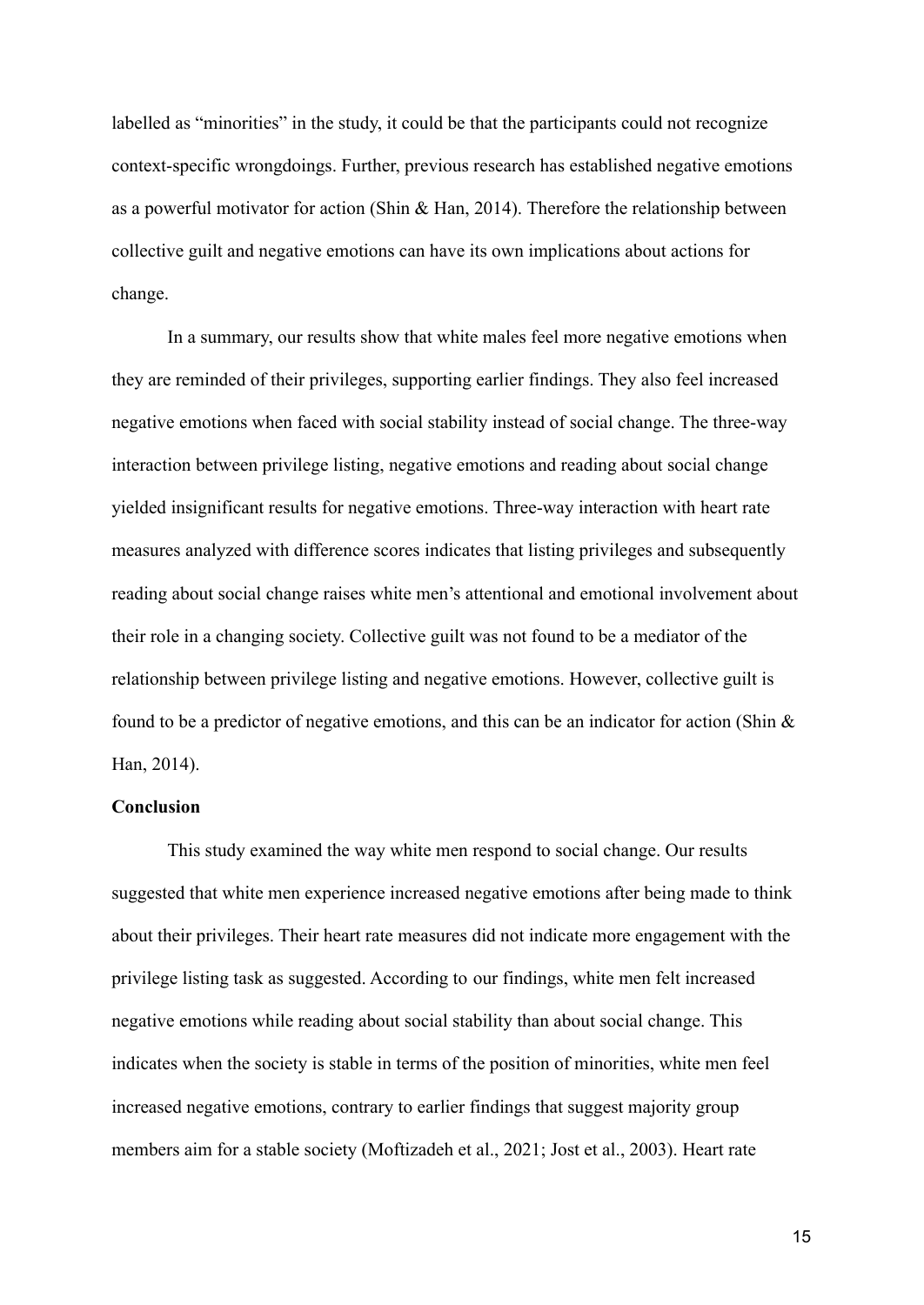measures were insignificant on white men's engagement with social change and stability tasks. The role of collective guilt is not as a mediator according to our findings, however, according to the literature, it is a significant facilitator for acts of reparation (Halloran, 2006; Imhoff et al., 2012; Ferguson & Branscombe, 2010). This study places collective guilt as a predictor of negative emotions experienced by white men after their privileges were made salient, and this has implications for motivation to act (Shin & Han, 2014). Perhaps future research can specifically look for whether or not collective guilt and negative emotions influence actual behaviors to support change.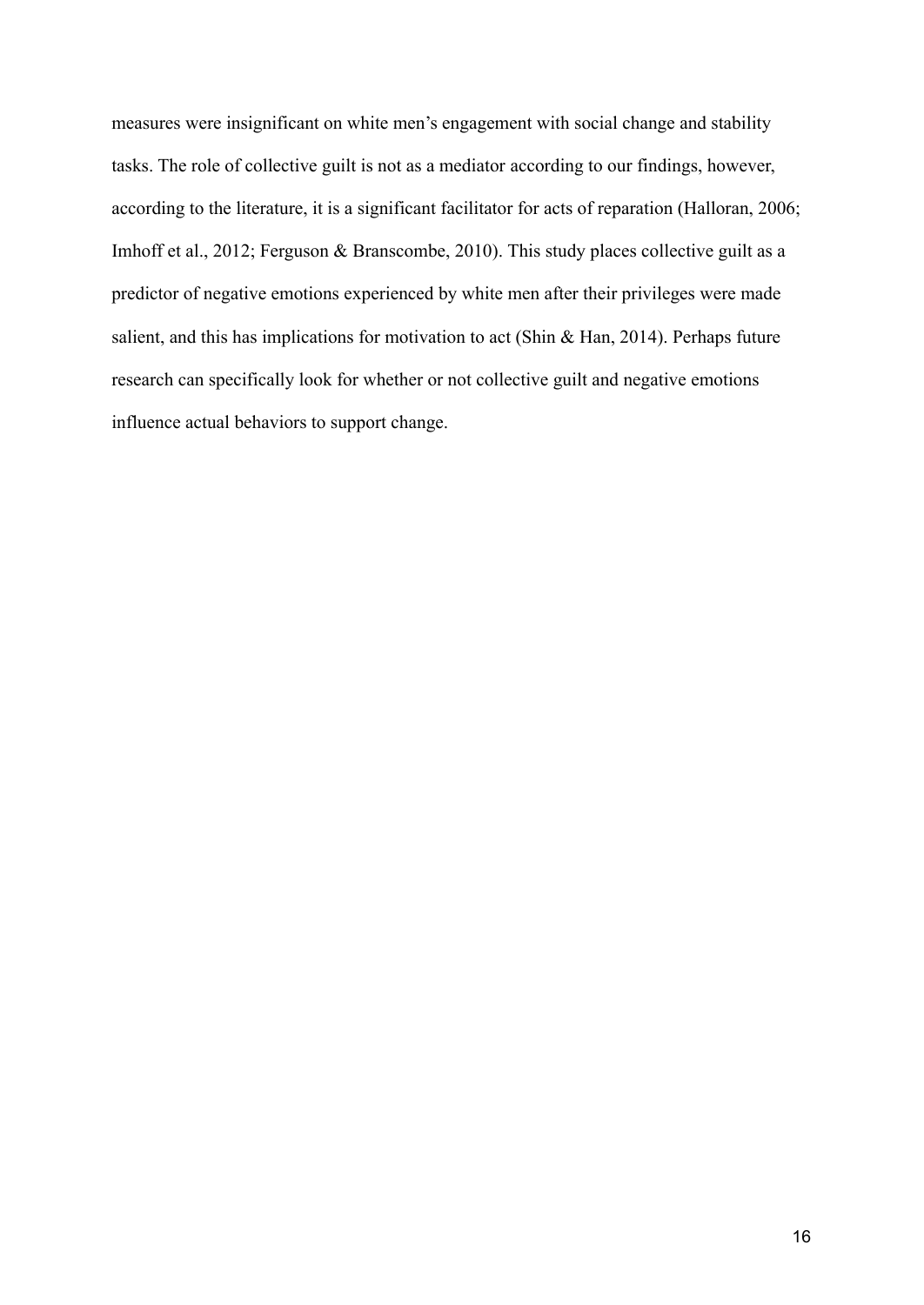#### **References**

- Adler, N., & Stewart, J. (2007). The MacArthur scale of subjective social status. San Francisco: MacArthur Research Network on SES & Health.
- Arnett, R. D., & Sidanius, J. (2018). Sacrificing status for social harmony: Concealing relatively high status identities from one's peers. Organizational Behavior and Human Decision Processes, 147, 108-126. <https://doi.org/10.1016/j.obhdp.2018.05.009>
- Bousefsaf, F., Maaoui, C., & Pruski, A. (2014). Remote detection of mental workload changes using cardiac parameters assessed with a low-cost webcam. Computers in Biology and Medicine, 154-163. doi:10.1016/j.compbiomed.2014.07.014.
- Brandt, M. J., & Reyna, C. (2017). Individual differences in the resistance to social change and acceptance of inequality predict system legitimacy differently depending on the social structure. European Journal of Personality, 31(3), 266–278. <https://doi.org/10.1002/per.2100>
- Branscombe, N. R., Slugoski, B., & Kappen, D. M. (2004). The Measurement of Collective Guilt: What It Is and What It Is Not. Collective Guilt, 16–34. <https://doi.org/10.1017/cbo9781139106931.004>
- Erdfelder, E., Faul, F., & Buchner, A. (1996). GPOWER: A general power analysis program. Behavior Research Methods, Instruments, & Computers, 28(1), 1–11. https://link-springer-com.proxy.library.uu.nl/content/pdf/10.3758/BF03203630.pdf.
- Ferguson, M. A., & Branscombe, N. R. (2010). Collective guilt mediates the effect of beliefs about global warming on willingness to engage in mitigation behavior. Journal of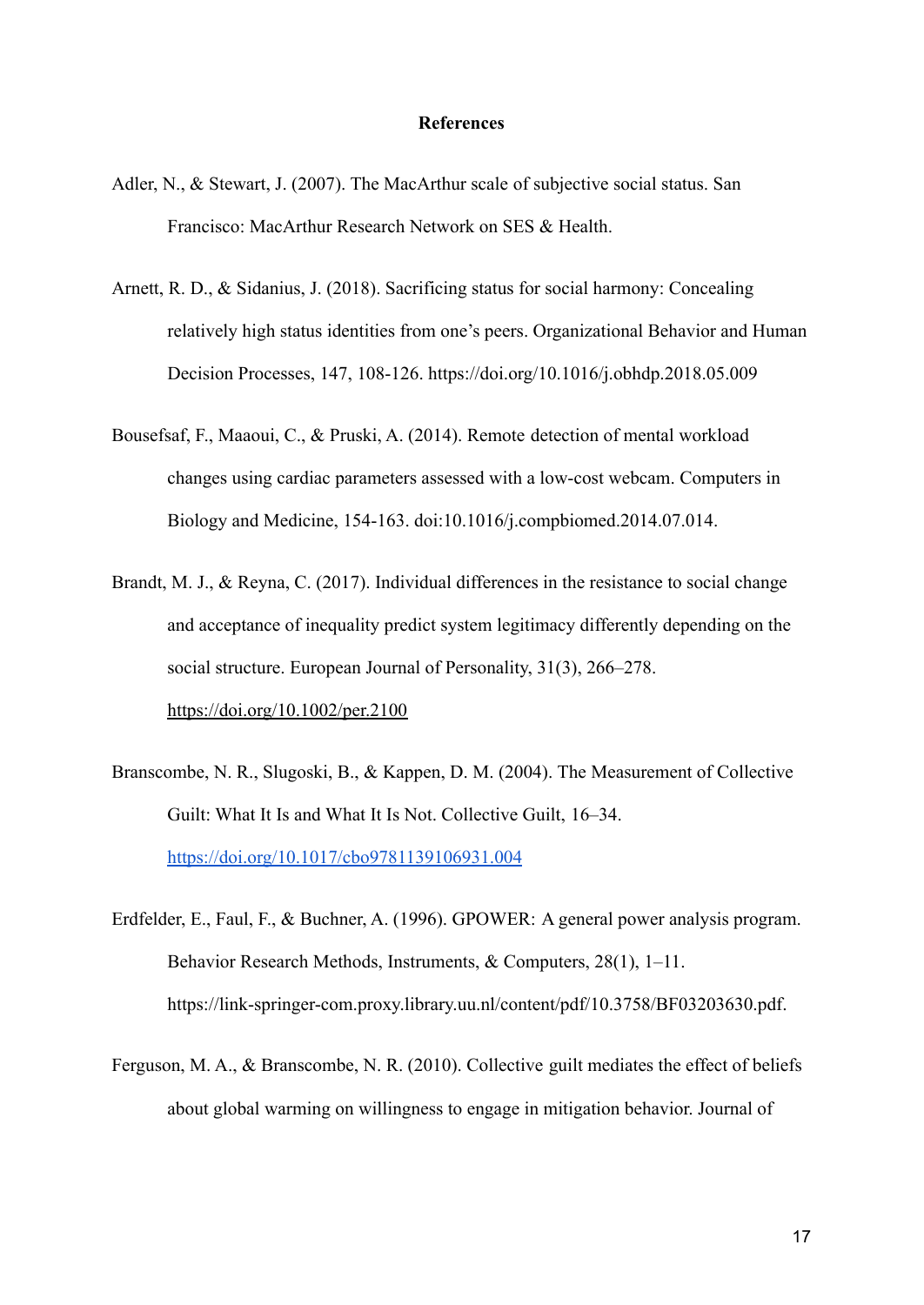Environmental Psychology, 30, 135–142.

#### <https://doi.org/doi:10.1016/j.jenvp.2009.11.010>

- Halloran, M. J. (2006). Indigenous reconciliation in Australia: do values, identity and collective guilt matter? Community & Applied Social Psychology, 17(1), 1–18. <https://doi.org/https://doi.org/10.1002/casp.876>
- Harvey, R. D., & Oswald, D. L. (2000). Collective Guilt and Shame as Motivation for White Support of Black Programs. Journal of Applied Social Psychology, 30(9), 1790-1811. doi:<https://doi.org/10.1111/j.1559-1816.2000.tb02468.x>
- Hayes, A. F. (2012). PROCESS: A versatile computational tool for observed variable mediation, moderation, and conditional process modeling [White paper]. Retrieved from http://www.afhayes.com/ public/process2012.pdf
- Hässler, T., Ullrich, J., Bernardino, M. et al. A large-scale test of the link between intergroup contact and support for social change. Natural Human Behaviour 4, 380–386 (2020). <https://doi.org/10.1038/s41562-019-0815-z>
- Imhoff, R., Bilewicz, M., & Erb, H. (2012). Collective regret versus collective guilt: Different emotional reactions to historical atrocities. European Journal of Social Psychology, 42(6), 729-742. doi:<https://doi.org/10.1002/ejsp.1886>
- Jost, J. T., Glaser, J., Kruglanski, A. W., & Sulloway, F. J. (2003). Political Conservatism as Motivated Social Cognition. Psychological Bulletin, 129(3), 339–375. https://doi.org/10.1037/0033-2909.129.3.339339
- Katz, R. S., & Luckinbill, R. W. (2017). Changing sex/gender roles and sport. Stanford Law & Policy Review, 28(2), 215-244.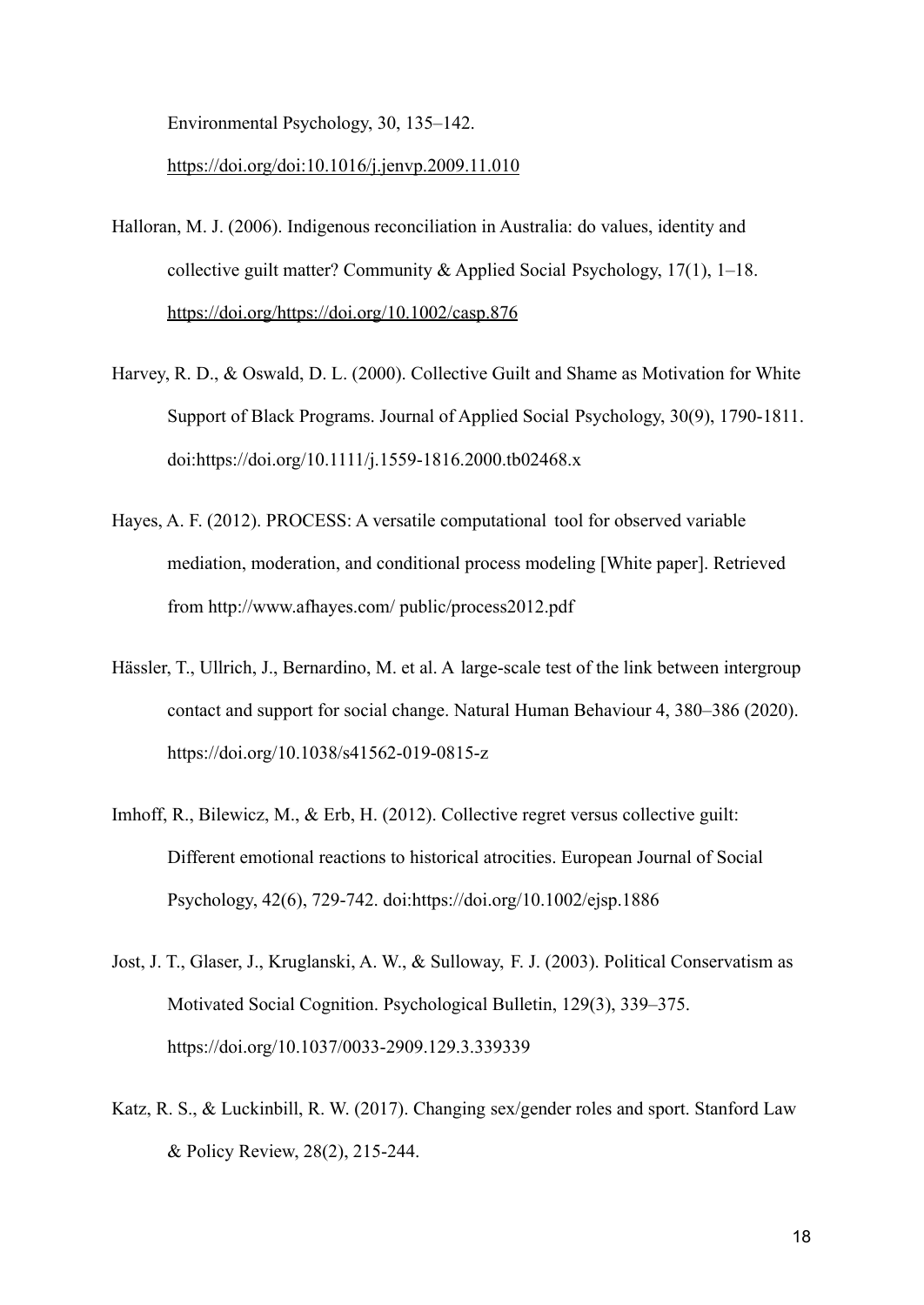- Lewandowska, M., Rumiński, J., Kocejko, T., & Nowak, J. (2011). Measuring Pulse Rate with a Webcam – a Non-contact Method for Evaluating Cardiac Activity. In Proceedings of the Federated Conference on Computer Science and Information Systems (pp. 405–410).
- Madan, C. R., Harrison, T., & Mathewson, K. E. (2017). Noncontact measurement of emotional and physiological changes in heart rate from a webcam. Psychophysiology, 55(4). <https://doi.org/10.1111/psyp.13005>
- Miron, A. M., Branscombe, N. R., & Schmitt, M. T. (2006). Collective Guilt as Distress over Illegitimate Intergroup Inequality. Group Processes & Intergroup Relations, 9(2), 163–180. <https://doi.org/https://doi.org/10.1177/1368430206062075>
- Moftizadeh, N., Zagefka, H., López‐Rodríguez, L., Vázquez, A., & Barn, R. (2021). Exploring the intergroup consequences of majority members' perceptions that minority members want majority members to adopt the minority culture. International Journal of Psychology. <https://doi.org/10.1002/ijop.12756>
- Monkaresi, H., Bosch, N., Calvo, R. A., & D'Mello, S. K. (2017). Automated Detection of Engagement Using Video-Based Estimation of Facial Expressions and Heart Rate. IEEE Transactions on Affective Computing, 8(1), 15–28. https://doi.org/10.1109/TAFFC.2016.2515084
- Outten, H. R., Lee, T., Costa-Lopes, R., Schmitt, M. T., & Vala, J. (2018). Majority Group Members' Negative Reactions to Future Demographic Shifts Depend on the Perceived Legitimacy of Their Status: Findings from the United States and Portugal. Frontiers in Psychology, 9. <https://doi.org/10.3389/fpsyg.2018.00079>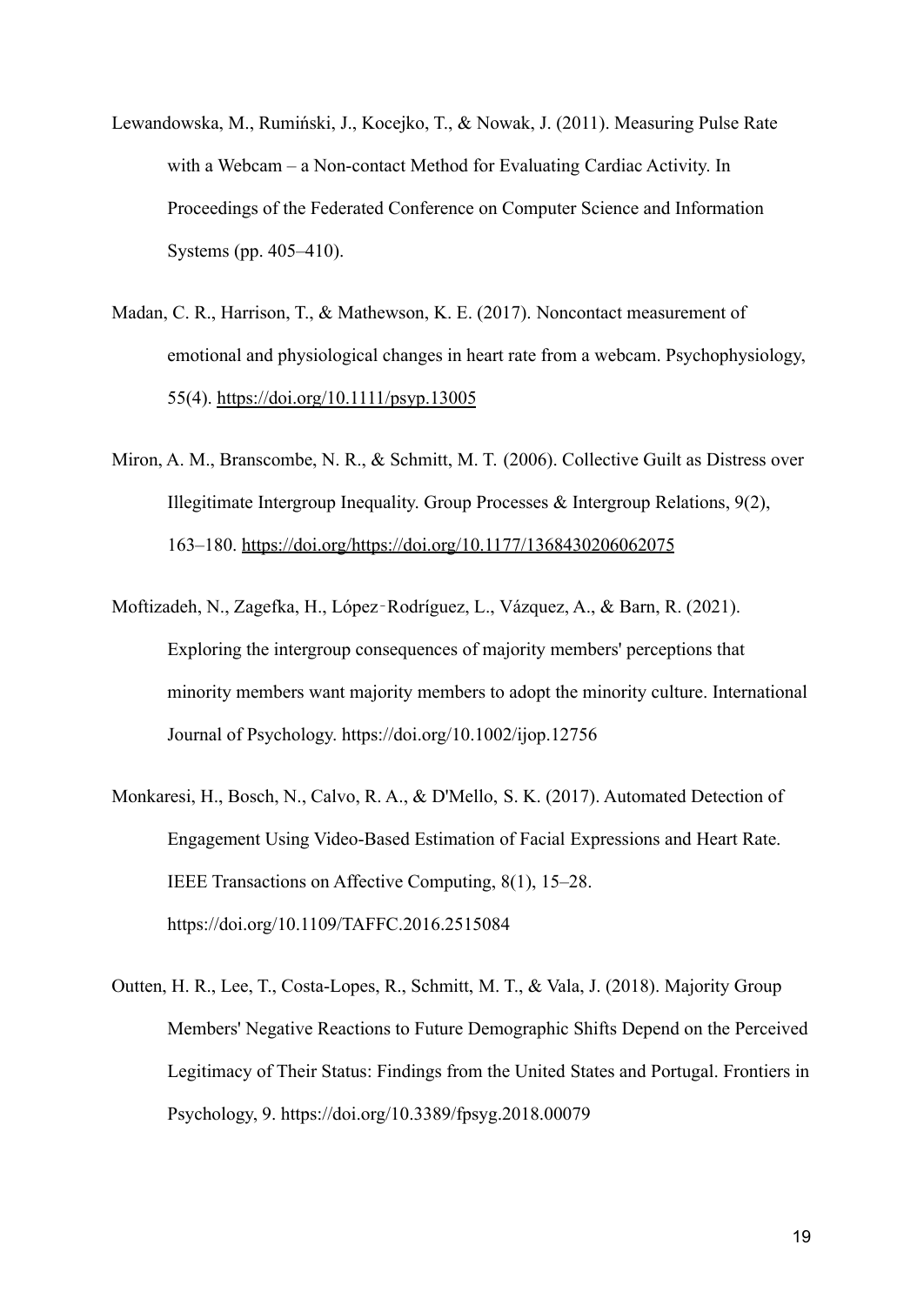- Powell, A. A., Branscombe, N. R., & Schmitt, M. T. (2005). Inequality as ingroup privilege or outgroup disadvantage: the impact of group focus on collective guilt and interracial attitudes. Personality & Social Psychology Bulletin, 31(4). <https://doi.org/10.1177/0146167204271713>
- Saguy, T., Tausch, N., Dovidio, J. F., & Pratto, F. (2009). The irony of harmony: Intergroup contact can produce false expectations for equality. Psychological Science, 20, 114-121. <https://doi.org/10.1111/j.1467-9280.2008.02261.x>
- Schmitt, M. T., Branscombe, N. R., & Brehm, J. W. (2004). Gender inequality and the intensity of men's collective guilt. In N. R. Branscombe & B. Doosje (Eds.), Collective guilt: International perspectives (pp.  $75 - 94$ ). New York: Cambridge University Press
- Shin, K.-A., & Han, M. (2015). The role of negative emotions on motivation and communicative action: Testing the validity of situational theory of problem solving in the context of South Korea. Asian Journal of Communication, 26(1), 76–93. https://doi.org/10.1080/01292986.2015.1083597
- Van der Kooij, K. M., & Naber, M. (2019). An open-source remote heart rate imaging method with practical apparatus and algorithms. Behavior Research Methods, 51, 2106-2119. doi[:https://doi.org/10.3758/s13428-019-01256-8](https://doi.org/10.3758/s13428-019-01256-8)
- Wohl, M. J., Branscombe, N. R., & Klar, Y. (2006). Collective guilt: Emotional reactions when one's group has done wrong or been wronged. European Review of Social Psychology, 17(1), 1-37. doi: 10.1080/10463280600574815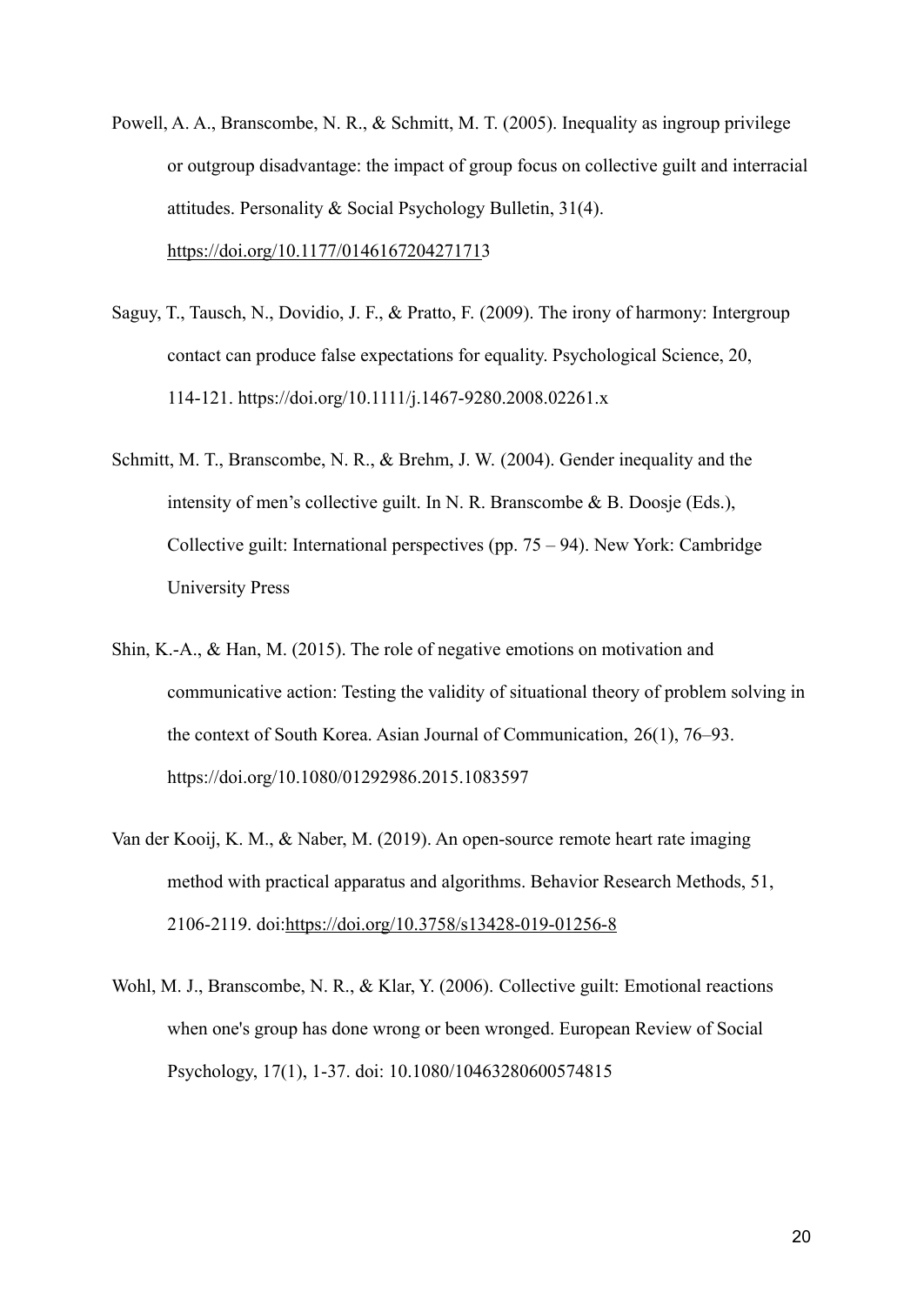## **Appendix A**

The reality of social change: changing relations.

''Societies are constantly evolving. Due to the extraordinary presence of globalization and mobility across group boundaries, research shows us that the basic structure of societies face unprecedented change. Changing relations are affecting current generations: members of ethnic minority groups are taking up leadership positions in politics and business, and women play a role in areas that used to be male-focused, such as science and technology. Because positions in society are becoming more insecure, there is a need for people to adapt their roles. Traditionally advantaged groups especially have to continue adjusting to the new changing reality. After all, it is only because people have been allowing these patterns to show themselves, that these trends are likely to continue in the future. Accounting for historical developments, scientific research shows that we can expect social relations to become even more unstable in the future. This is the nature of how social structures work: **they are always shifting**.''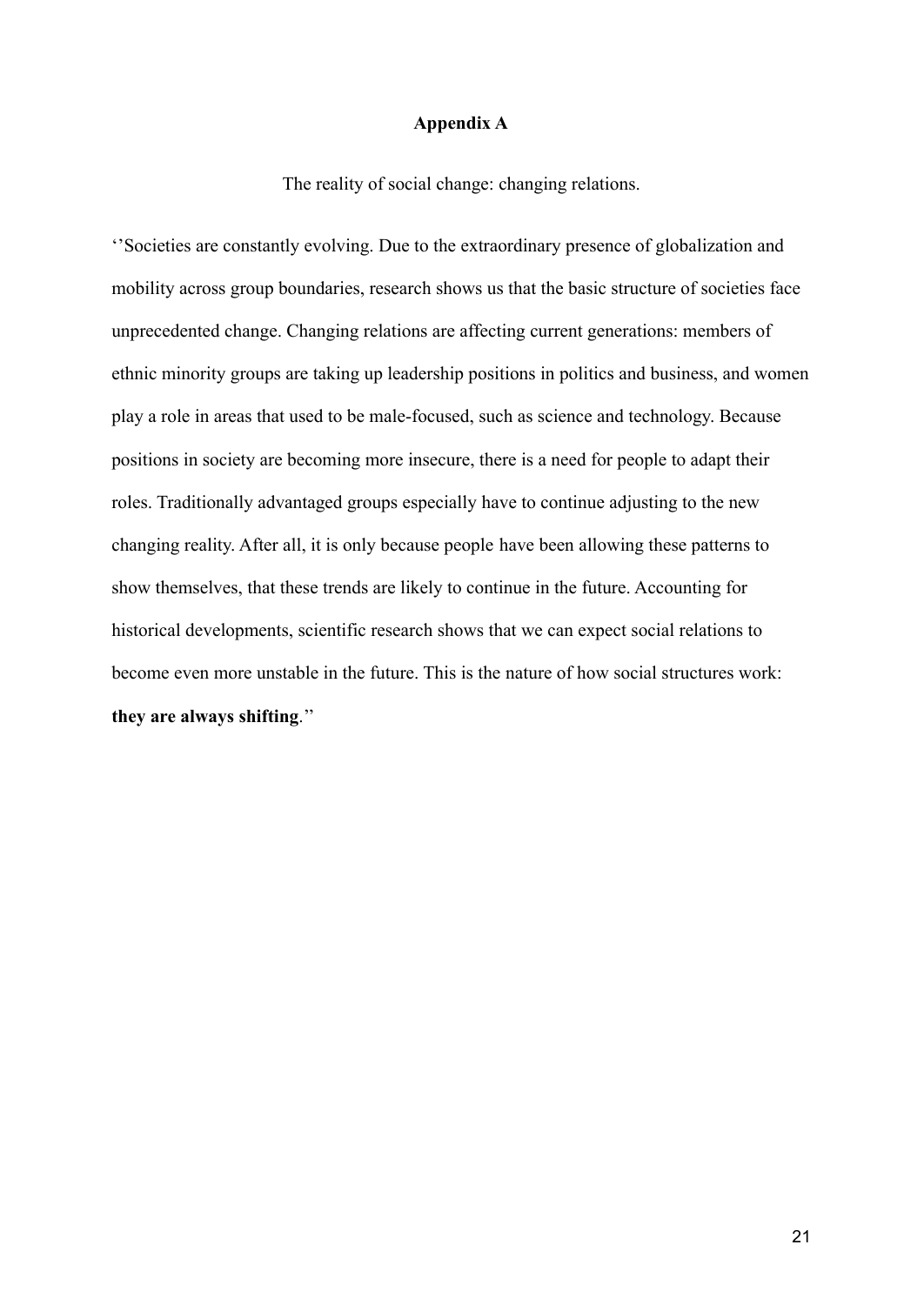#### **Appendix B**

The reality of social stability: stabilizing relations.

''Societies are constantly evolving. However, even with the presence of globalization and some mobility across group boundaries, research shows us that the basic structure of societies remains mostly unchanged. Stable relations are affecting the current generations: only a few selected members of ethnic minority groups are taking up leadership positions in politics and business, and women only play a marginal role in areas that are still male-focused, such as science and technology. Because positions in society are always remaining rather stable, there seems to be little need for people to adapt their roles. Traditionally advantaged groups especially continue to live in a relatively stable reality. After all, it is only because people have been allowing these patterns to reproduce themselves, that these trends are likely to continue in the future. Accounting for historical developments, scientific research shows that we can expect social relations to be further stabilized in the future. This is the nature of how social structures work: **eventually they always tend to stabilize themselves.**''